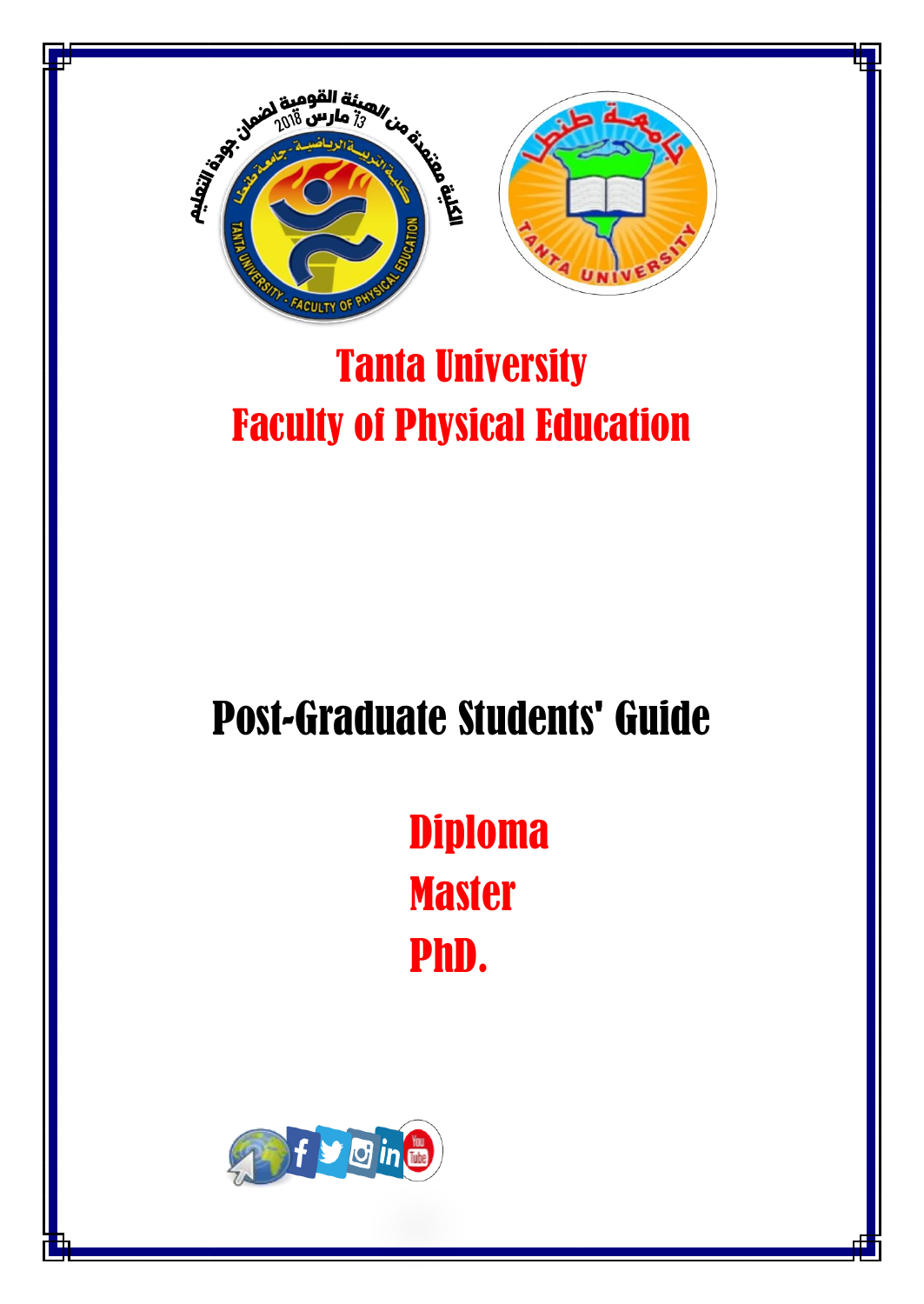# **Contents**

- *Post-Graduate Studies Guide for Students who are willing to be registered in post graduate studies*
- *First: General Diploma:*
- *Second: Master's degree in physical education*
- *Third: PhD Degree in Physical Education*
- *General Provisions*
- *General provisions for typing and printing Master and PhD theses in Tanta university*
- *Post graduate studies library:*
- *Regulation for Publication in the Scientific Journal of Physical Education Sciences*

**TAY- FACULTY OF PW** 

- *Educational Technology Lab*
- *The Internet Unit*

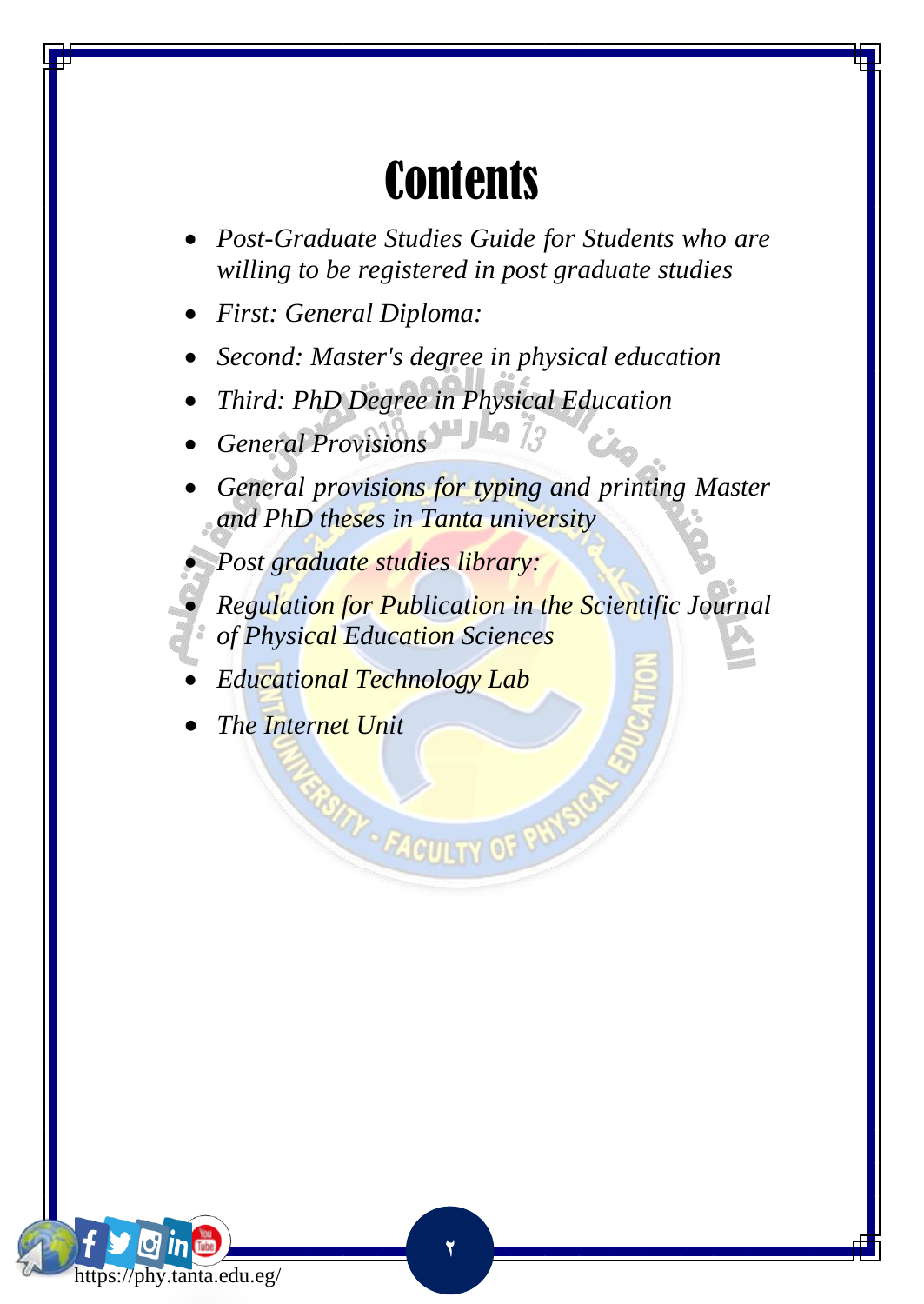# History of Post Graduate Studies at The Faculty of Physical Education Tanta University

Study began at the faculty in the academic year 1982/1982 as a department at the Faculty of Education.

The faculty awarded the scientific degrees according to the internal regulations of the Faculty of Education – Tanta University as follows:

General Diploma (Sports Training Branch).

General Diploma (School Sports Branch).

General Diploma (Educational Branch).

Master's degree in physical education (Sports Training Branch).

Master's degree in physical education (Sports Administration Branch).

- PhD degree in physical education (Sports Training Branch).

PhD degree in physical education (Sports Administration Branch).

The Presidential Decree no. 287 established the Faculty of Physical Education – Tanta University and the faculty continued to award the previously mentioned degree.

The Ministerial Decree no. 1677 in 28/10/1996 applied the internal regulations of the faculty on the newly recruited students for the academic year 1999/2000, approved by the University Council in 29/6/1999.

**3**

https://phy.tanta.edu.eg/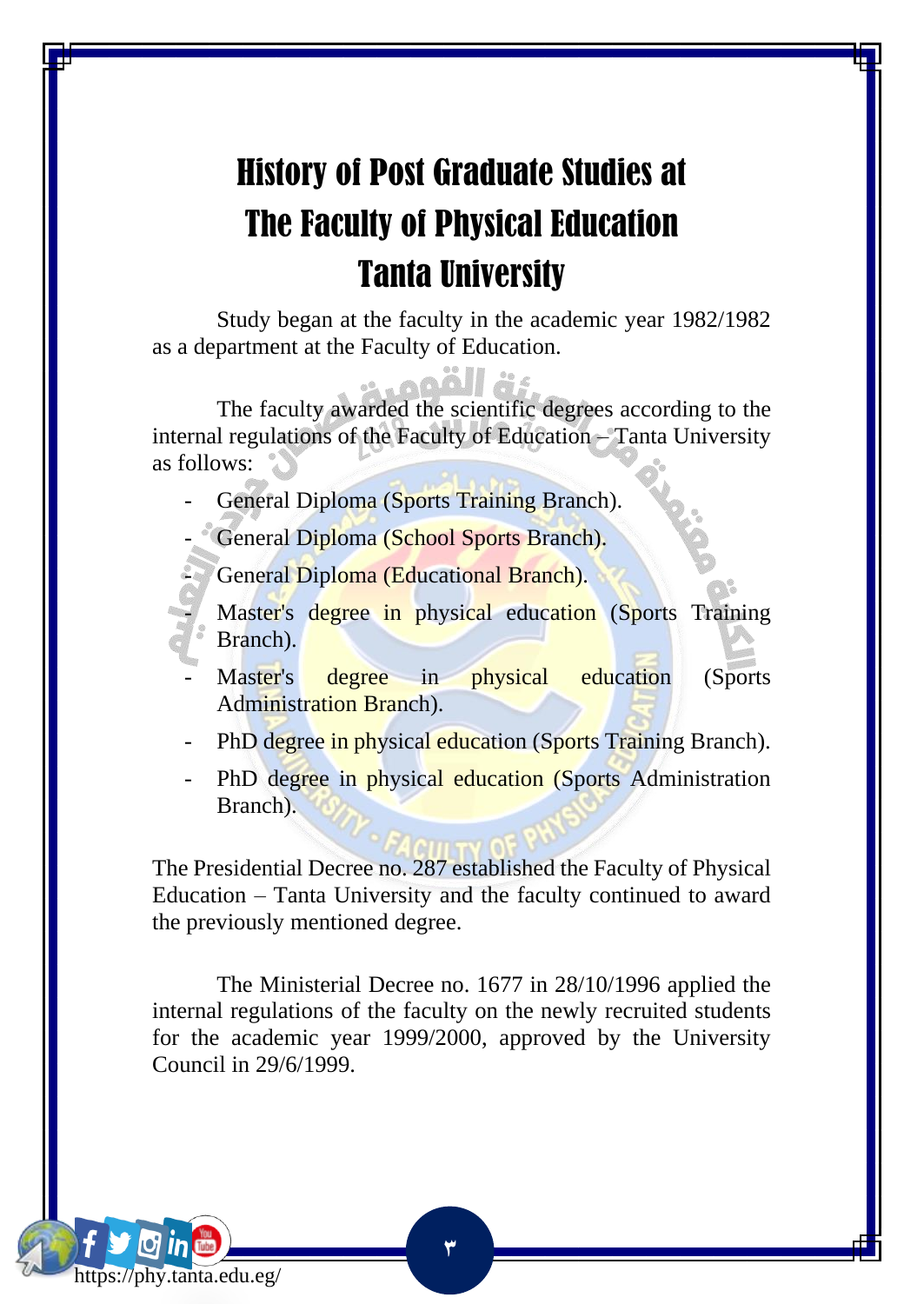According to the new internal regulations, the faculty now awards the following degrees:

- 1- General Diploma in Physical Education.
- 2- Master's degree in physical education.
- 3- PhD degree in Physical Education.

These internal regulations are valid up till now.

### Post-Graduate Studies Guide for Students who are willing to be registered in post graduate studies

First: General Diploma:

(One Year)

Registration Provisions:

#### Article 18:

https://phy.tanta.edu.eg/

To register for gaining Diploma, the student should fulfill the following:

- 1- Having the bachelor's degree in physical education from any of the Egyptian Universities or an equivalent for that degree from any recognized institution.
- 2- Having a field experience (not less than two years) at the field he\she is willing to study after gaining the bachelor's degree on condition that the faculty council approves this experience.
- 3- Having an approval of his work to be free for study at least for two days a week.
- 4- To administer his\her application on announcement. Applications will be reviewed by the post-graduate studies committee for approval then sent to the faculty council for final approval.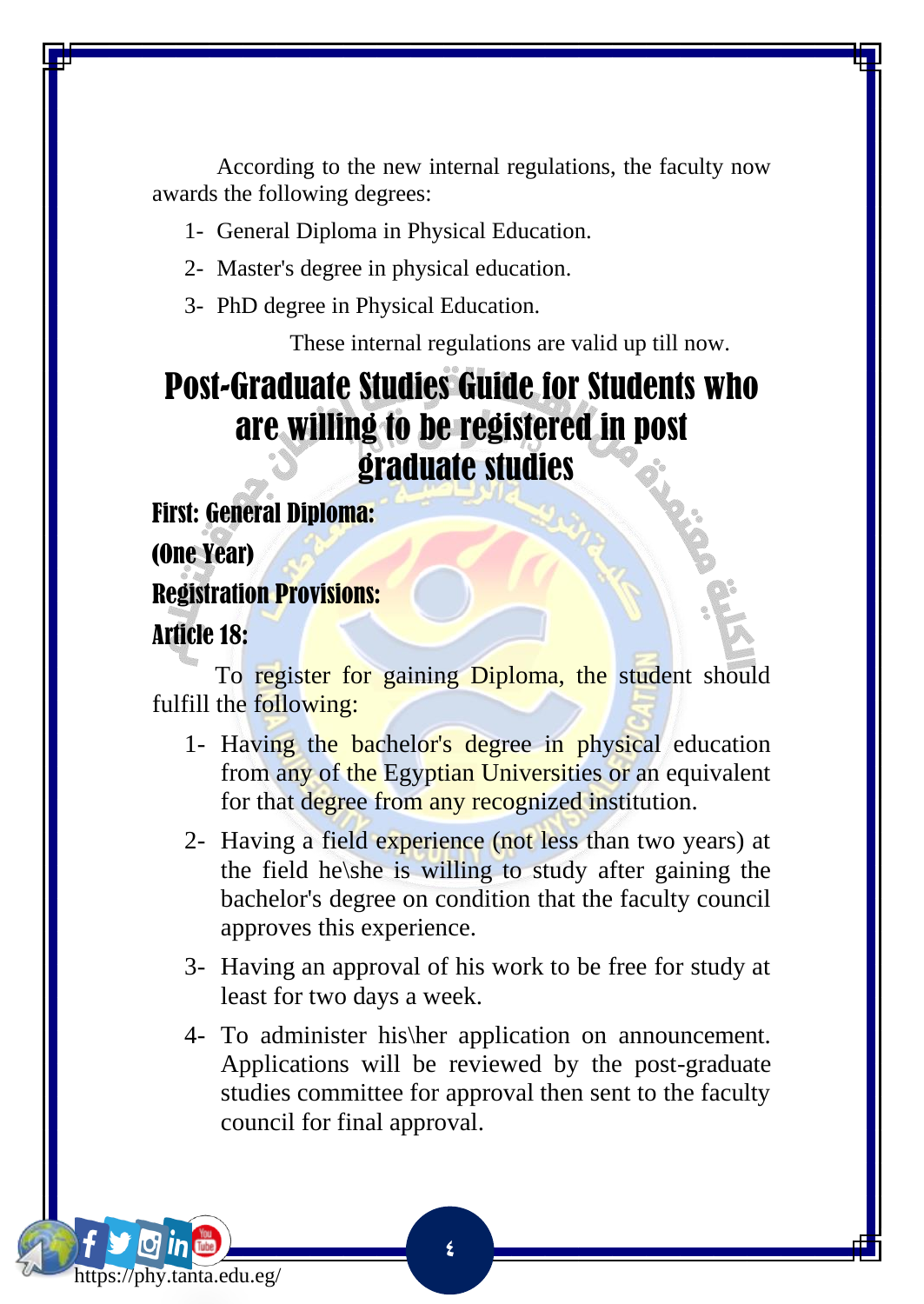#### Article 19:

 Study period for gaining a diploma in physical education is one academic year (not less than 30 weeks).

#### Article 22:

 To attend final tests, the student should fulfill an attendance rate (punctuality) that is not less than 75% of study days.

#### Article 23:

 Success grades are calculated in each of the study courses and the general grade as follows:

• Excellent (90% or more of total marks).

• Very Good (from 80% to less than 90% of total marks)

Good (from 70% to less than 80% of total marks).

Fair (from 60% to less than 70% of total marks).

Fail (if the student got less than 60% of total marks).

Students with (Fail) grade are given only one chance to repeat studying and testing in all courses the next year.

**TAY-FACULTY OF PW** 

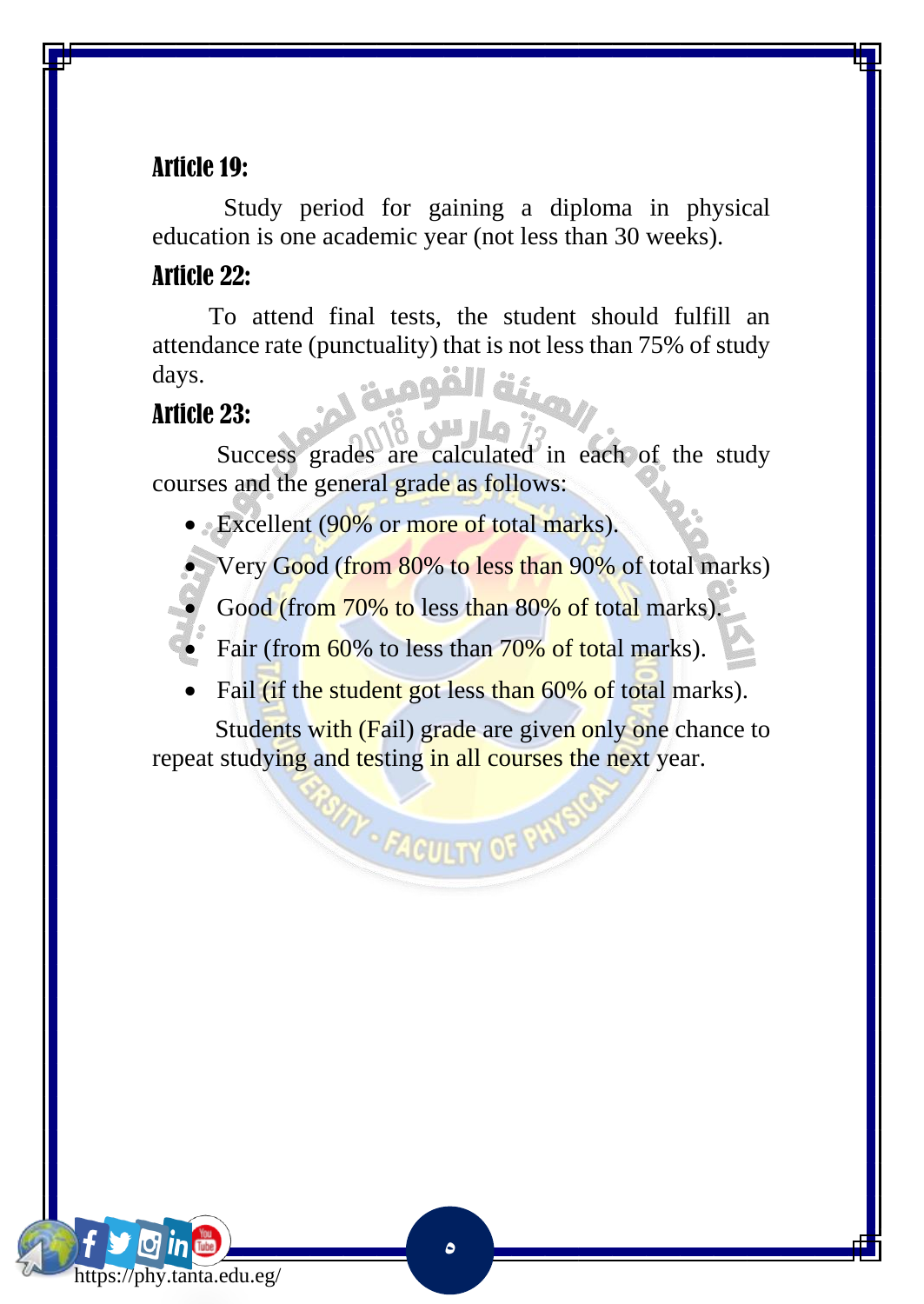#### Required paper:

- Filling the registration form (provided at the postgraduate studies dept) in good and clear handwriting.
- General secondary certificate (or an equivalent).
- An admission of not working for full-time students, signed and stamped with the Republic Stamp.
- An approval of work institution for students who work.
- At least two years of experience in the required specialty (approved and stamped).
- (6) Recent personal photos.

Paying of registration fees and charges (259.65 L.E.) on administering papers  $+$  (3 L.E.) for covering ID.

Paying of the computer and internet skills course fees.

- An envelope for holding papers.
- Full name, date of birth and address should be written on the envelope with good and clear handwriting.

#### Diplomas in physical education are awarded in one of the following fields:

1- Sports Training (in a chosen sports activity).

- 2- Scholastic sports.
- 3- Sports facilities administration.
- 4- Sports injuries.
- 5- Handicapped sports.
- 6- Recreational sports in sports facilities.

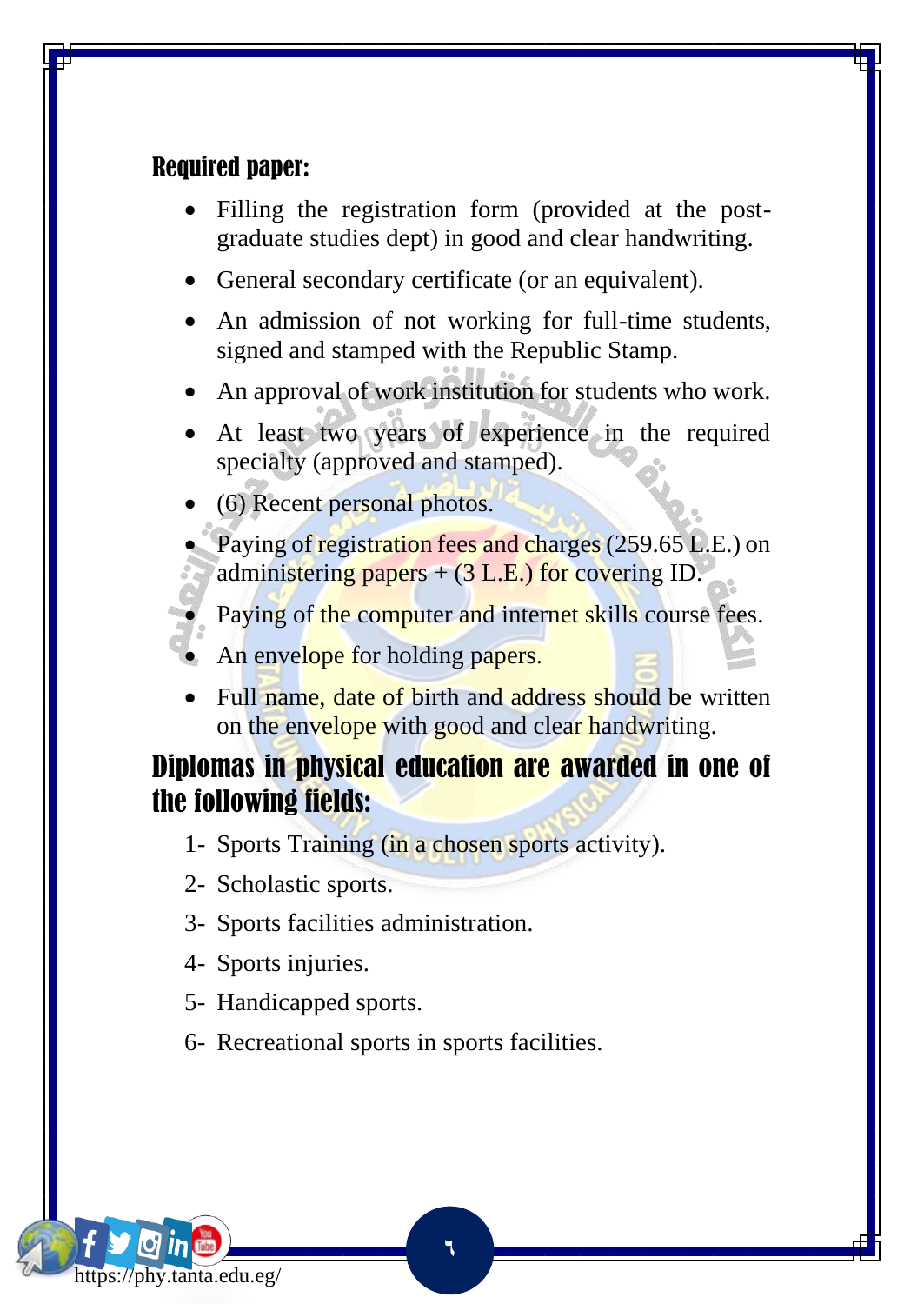|                                                      |                | Weekly Hrs.     | Fina          |                  | Annua |                  | Timin                    |
|------------------------------------------------------|----------------|-----------------|---------------|------------------|-------|------------------|--------------------------|
| Curriculum                                           | lecture<br>S   | applicatio<br>n | 1<br>mar<br>k | Minima<br>1 mark | works | Writte<br>n test | g of<br>writte<br>n test |
| Introduction<br>in sports<br>training                | $\overline{2}$ |                 | 100           | 60               | 30    | 70               | 3 Hrs.                   |
| <b>Sports</b><br>training<br>psychology              | $\overline{2}$ |                 | 100           | 60               | 30    | 70               | 3 Hrs.                   |
| <b>Sports</b><br>training<br>physiology              | $\overline{2}$ |                 | 100           | $60^{\degree}$   | 30    | 70               | 3 Hrs.                   |
| Motor<br>basics of<br>sports<br>training             | $\overline{2}$ |                 | 100           | 60               | 30    | 70               | 3 Hrs.                   |
| <b>Sports</b><br>training as a<br>career             | $\overline{2}$ |                 | 100           | 60               | 30    | 70               | 3 Hrs.                   |
| <b>Basics</b> of<br>beginner's<br>identificatio<br>n | $\overline{2}$ |                 | 100           | 60               | 30    | 70               | 3 Hrs.                   |
| Specialized<br>applications                          | $\overline{4}$ |                 | 100           | 60               | 30    | 70               | 3 Hrs.                   |
|                                                      | 16             |                 | 800           | 480              |       |                  |                          |

### Curricula of General Diploma in Sports Training



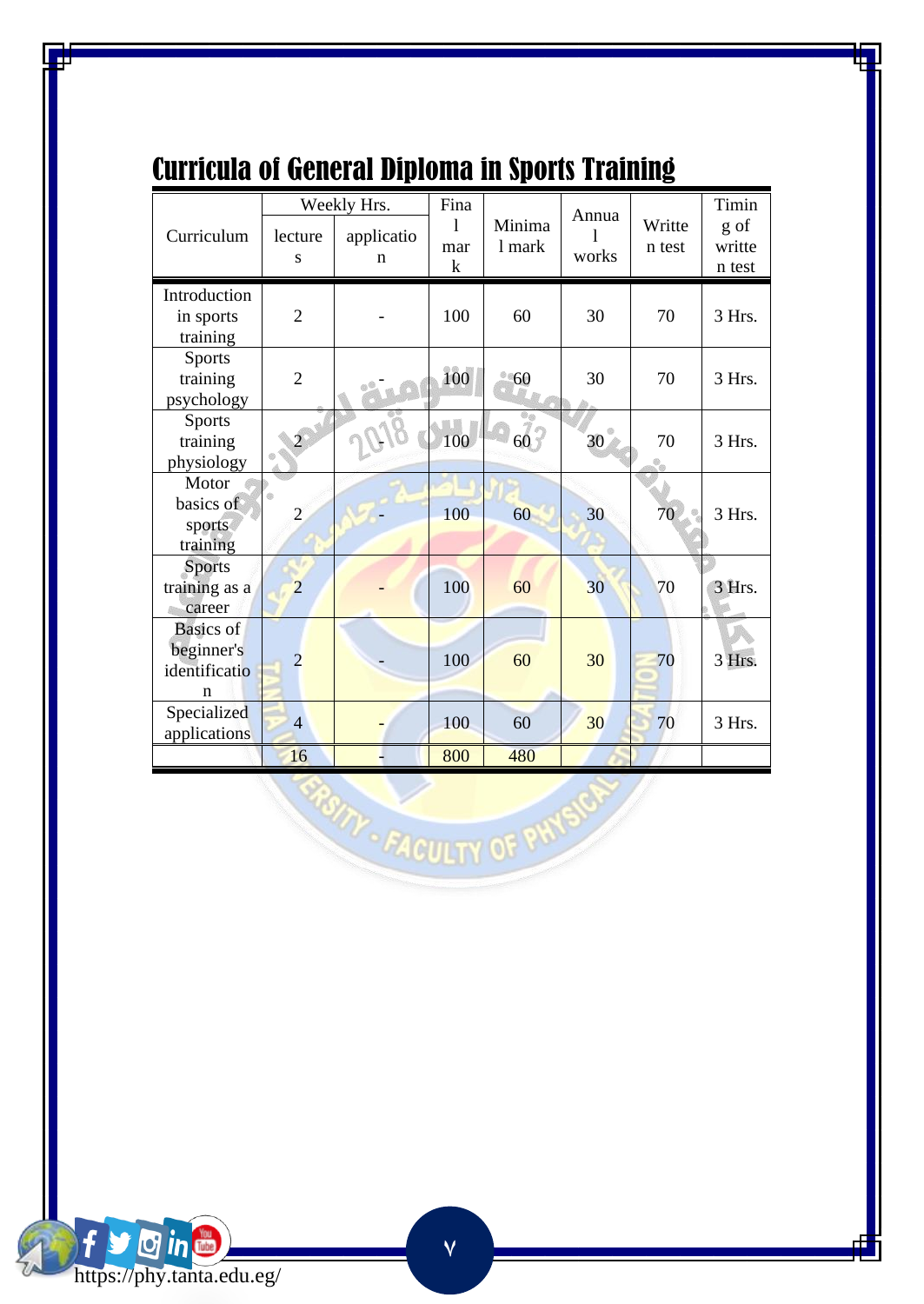|                                                       |                | Weekly Hrs. |                 |                 |                 |                 | Timing                |
|-------------------------------------------------------|----------------|-------------|-----------------|-----------------|-----------------|-----------------|-----------------------|
| Curriculum                                            | lectures       | application | Final<br>mark   | Minimal<br>mark | Annual<br>works | Written<br>test | οf<br>written<br>test |
| Introduction<br>in scholastic<br>sports<br>activities | $\overline{2}$ |             | 100             | 60              | 30              | 70              | 3 Hrs.                |
| Physical<br>education<br>methodology<br>and curricula | $\overline{2}$ |             | 100<br>00<br>题自 | 60              | 30              | 70              | 3 Hrs.                |
| Problems of<br>scholastic<br>sports                   | $\overline{2}$ |             | 100             | 60              | 30              | 70              | $3$ Hrs.              |
| <b>Sports</b><br>teaching as a<br>career              | $\mathcal{D}$  |             | 100             | 60              | 30              | 70              | $3$ Hrs.              |
| Educational<br>systems and<br><i>issues</i>           | 2              |             | 100             | 60              | 30              | 70              | 3 Hrs.                |
| <b>Sports</b><br>activities<br>outside<br>lessons     | $\overline{2}$ |             | 100             | 60              | 30              | 70              | 3 Hrs.                |
| Specialized<br>applications                           | 4              |             | 100             | 60              | 30              | 70              | 3 Hrs.                |
|                                                       | 16             |             | 800             | 480             |                 |                 |                       |

### Curricula of General Diploma in Scholastic Sports

#### Curricula of General Diploma in Sports Facilities a Administration

| Curriculum                                               | lectures       | Weekly Hrs.<br>application | Final<br>mark | Minimal<br>mark | Annual<br>works | Written<br>test | Timing<br>of<br>written<br>test |
|----------------------------------------------------------|----------------|----------------------------|---------------|-----------------|-----------------|-----------------|---------------------------------|
|                                                          |                |                            |               |                 |                 |                 |                                 |
| Introduction in<br>Scientific<br>administration          | $\overline{2}$ |                            | 100           | 60              | 30              | 70              | $3$ Hrs.                        |
| Sports rules<br>and legislations                         | $\overline{2}$ |                            | 100           | 60              | 30              | 70              | 3 Hrs.                          |
| National and<br>international<br>sports<br>organizations | $\overline{2}$ |                            | 100           | 60              | 30              | 70              | 3 Hrs.                          |
| Introduction in<br>sports media                          | $\overline{2}$ |                            | 100           | 60              | 30              | 70              | $3$ Hrs.                        |
| <b>Sports</b><br>administration<br>as a career           | $\overline{2}$ |                            | 100           | 60              | 30              | 70              | 3 Hrs.                          |
| Research<br>methodology in<br>sports<br>administration   | $\mathfrak{D}$ |                            | 100           | 60              | 30              | 70              | $3$ Hrs.                        |
| Specialized<br>applications                              | 4              |                            | 100           | 60              | 30              | 70              | $3$ Hrs.                        |
|                                                          | 16             | ۰                          | 800           | 480             |                 |                 |                                 |

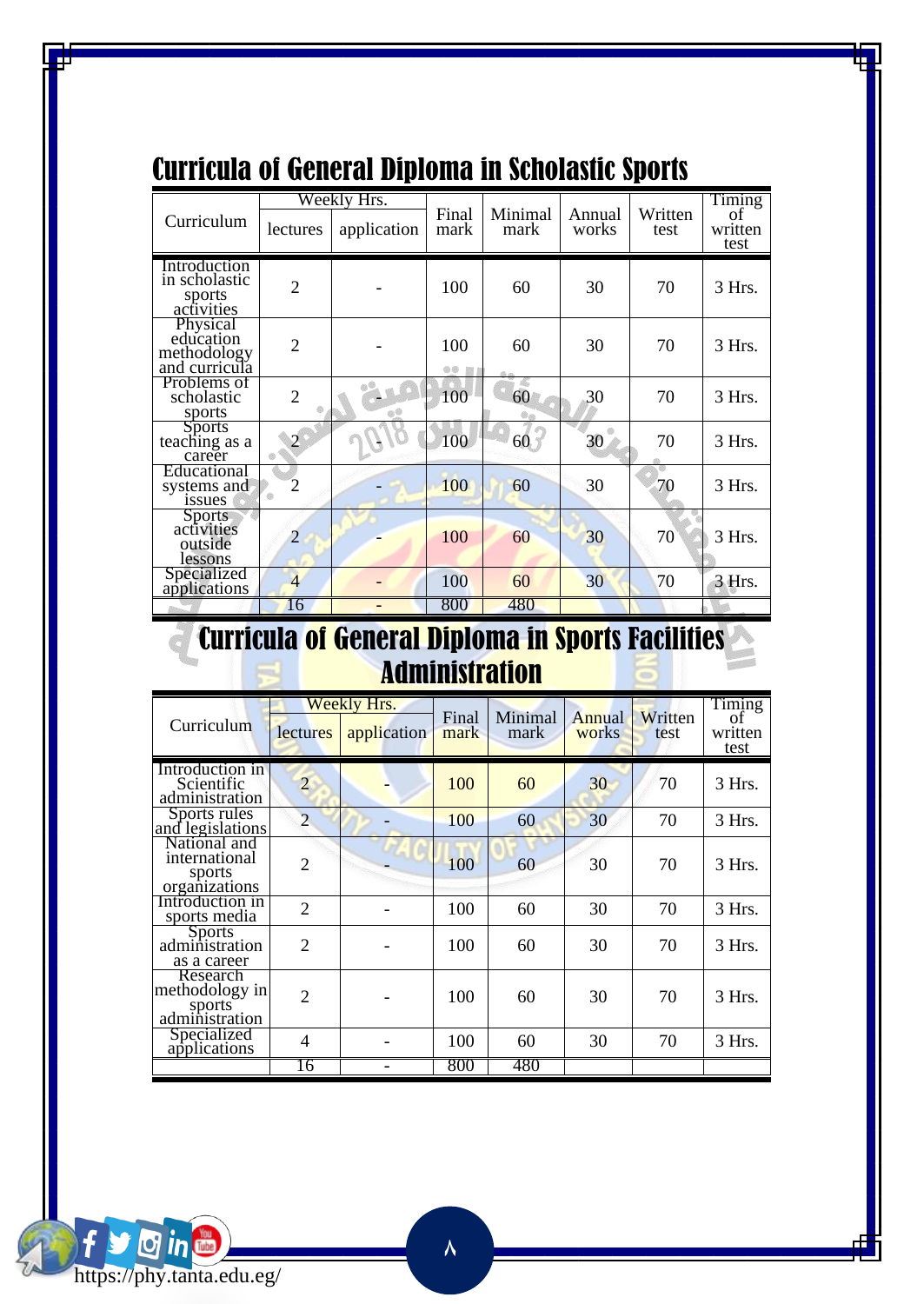| Curriculum                                         |                | Weekly Hrs.<br>lectures application mark | Final     | Minimal<br>mark | Annual<br>works | Written<br>test | Timing of<br>written<br>test |
|----------------------------------------------------|----------------|------------------------------------------|-----------|-----------------|-----------------|-----------------|------------------------------|
| Introduction in<br>handicapped sports              | $\overline{2}$ |                                          | 100       | 60              | 30              | 70              | 3 Hrs.                       |
| Physical handicaps                                 |                |                                          | 100       | 60              | 30              | 70              | 3 Hrs.                       |
| Sports activities<br>for handicapped               | $\overline{2}$ |                                          | 100       | 60              | 30              | 70              | 3 Hrs.                       |
| <b>Sports</b><br>rehabilitation for<br>handicapped | $\mathfrak{D}$ |                                          | 100       | 60              | 30              | 70              | 3 Hrs.                       |
| <b>Sports</b><br>competitions for<br>handicapped   | $\mathfrak{D}$ |                                          | 曲曲<br>100 | 60              | 30              | 70              | 3 Hrs.                       |
| First aids                                         |                |                                          | 100       | 60              | 30              | 70              | 3 Hrs.                       |
| Specialized<br>applications                        |                |                                          | 100       | 60              | 30              | 70              | 3 Hrs.                       |
|                                                    | 16             |                                          | 800       | 480             |                 |                 |                              |

### Curricula of General Diploma in Handicapped Sports

# Curricula of General Diploma in Sports Recreation

| Curriculum                                 | lectures       | Weekly Hrs.<br>application | Final<br>mark | Minimal<br>mark | Annual<br>works | Written<br>test | Timing<br>of<br>written<br>test |
|--------------------------------------------|----------------|----------------------------|---------------|-----------------|-----------------|-----------------|---------------------------------|
| Introduction<br>in sports<br>recreation    | $\overline{2}$ |                            | 100           | 60              | 30              | 70              | 3 Hrs.                          |
| Spare time<br>activities<br>programs       | $\overline{2}$ |                            | 100           | 60              | 30              | 70              | 3 Hrs.                          |
| Out-doors<br>recreation<br>activities      | $\overline{2}$ |                            | 100           | 60              | 30              | 70              | 3 Hrs.                          |
| Recreational<br>programs                   | $\overline{2}$ |                            | 100           | 60              | 30              | 70              | 3 Hrs.                          |
| <b>Sports</b><br>recreation as a<br>career | $\overline{2}$ |                            | 100           | 60              | 30              | 70              | 3 Hrs.                          |
| Recreational<br>education                  | $\overline{2}$ |                            | 100           | 60              | 30              | 70              | 3 Hrs.                          |
| Specialized<br>applications                | 4              |                            | 100           | 60              | 30              | 70              | 3 Hrs.                          |
|                                            | 16             |                            | 800           | 480             |                 |                 |                                 |

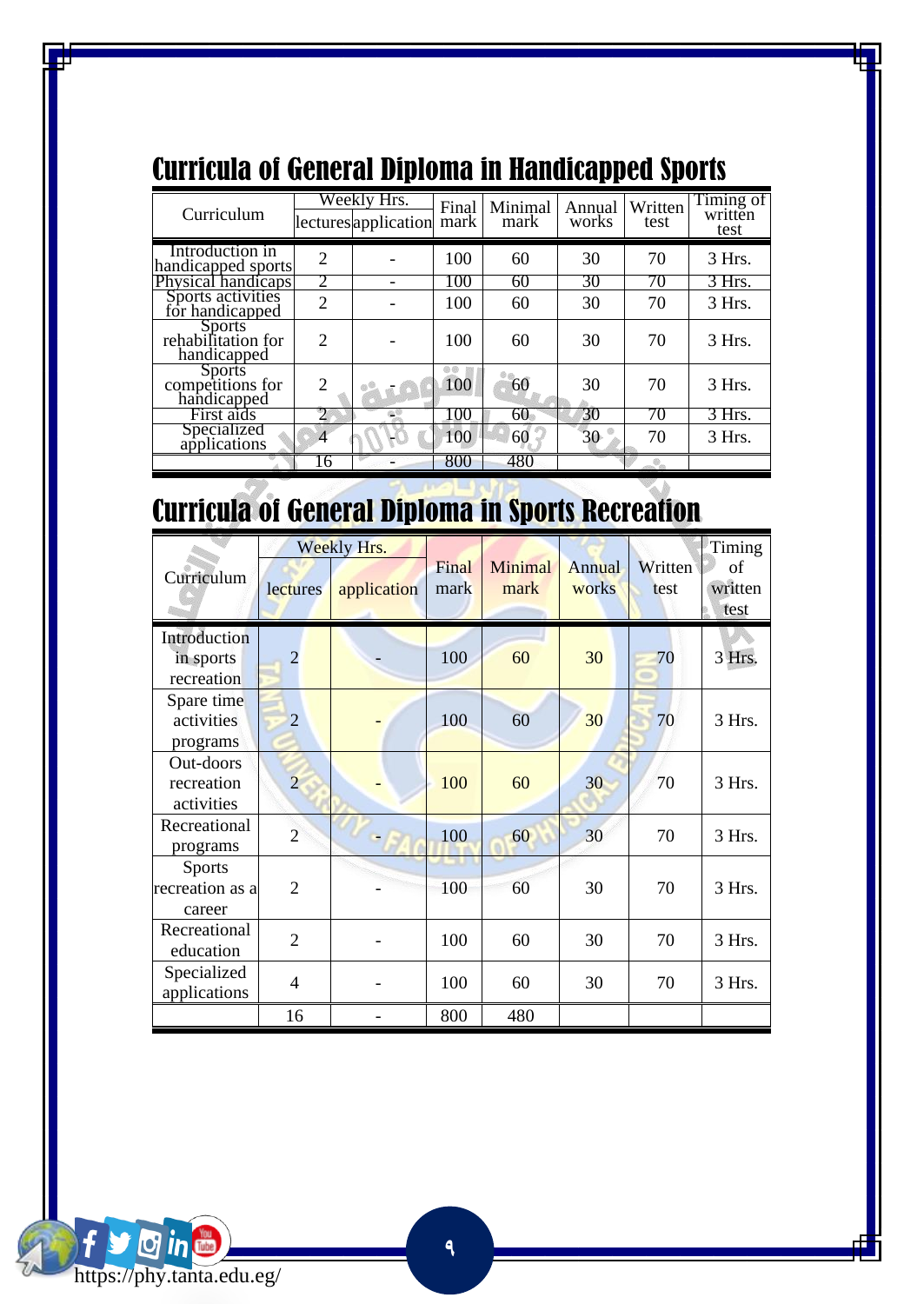### Second: Master's degree in physical education

#### Article 25:

 Upon the request of the Faculty of Physical Education's Council, Tanta University Council awards the master's degree in physical education and specifies the specialty on certificates.

#### Article 26:

 Study period for gaining the master's degree is not less than two academic years. Thesis can be discussed only after at least one year of the registry date of the thesis topic by the faculty council and after passing all required tests. Thesis topic should not be registered until the student successfully passes the required tests of the first year.

### Article 27:

https://phy.tanta.edu.eg/

For gaining the master's degree, the student should fulfill the following:

- 1- Gaining the bachelor's degree of physical education from any of the Egyptian universities or any recognized institute with (Good) grade at least. The student should not exceed a 8-year period after gaining the bachelor degree unless he\she gained one of the post-graduate diplomas with (good) grade at least.
- 2- Administering the application form to the faculty on announcement. The application will be discussed at the concerned department council for approval before final approval of the faculty council.
- 3- The student should be free for study for at least three days a week.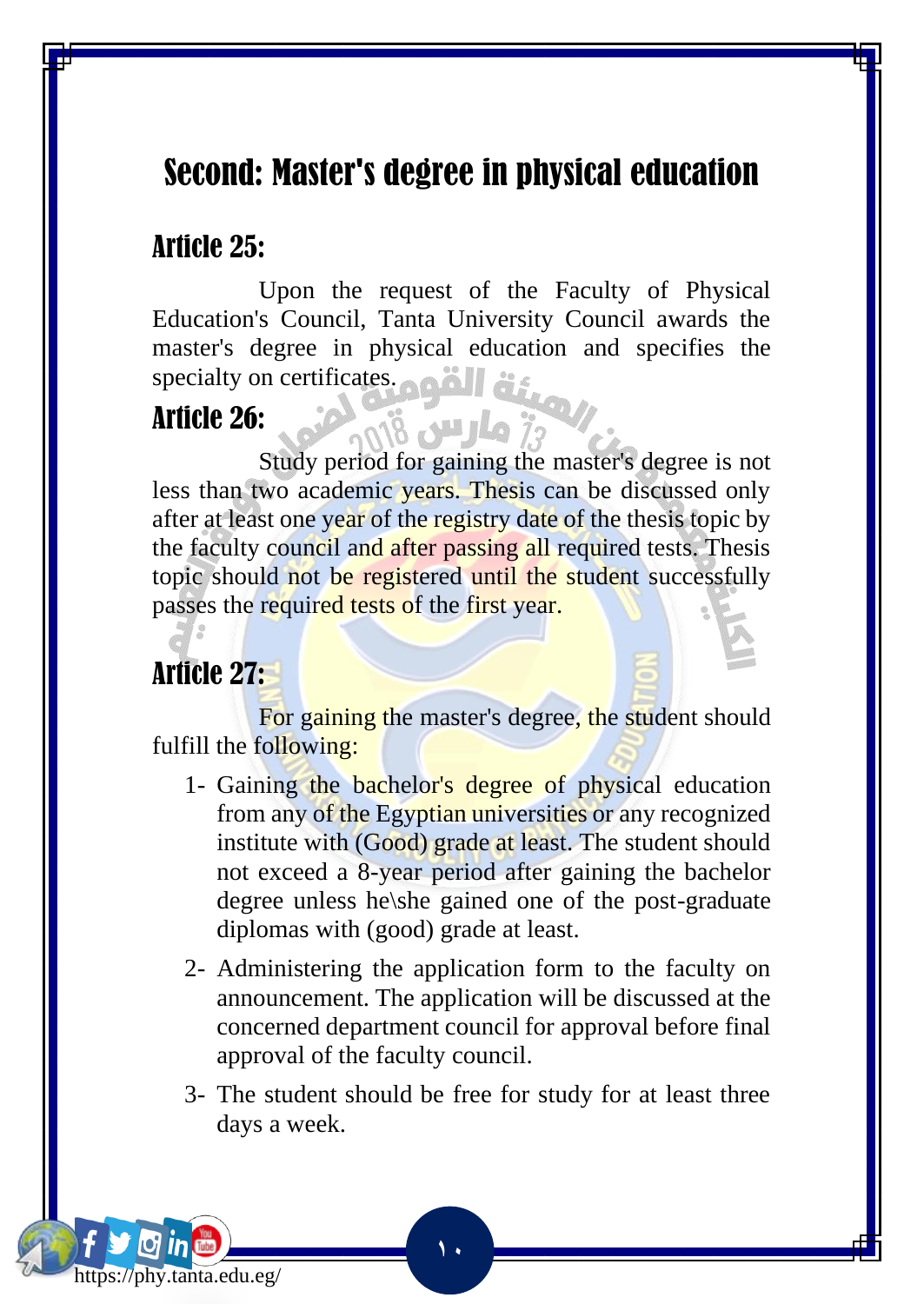4- Any other conditions specified by the faculty council for preference to choose the required numbers of students.

#### Article 28:

https://phy.tanta.edu.eg/

 For gaining the master's degree, the student should continue his\her studies and research for at least two years according to the following conditions:

- 1- To successfully pass all the study courses specified by the department council and faculty council (as shown in the appended tables). To attend final tests, the student should fulfill an attendance rate (punctuality) that is not less than 75% of study days. The faculty council has the right to add or remove any study courses upon the recommendations of the departments' councils.
- To successfully pass a foreign language course with the level and system specified by the faculty council.
- 3- Success grades are calculated in each of the study courses and the general grade as follows:
- Excellent (90% or more of total marks).
- Very Good (from 80% to less than 90% of total marks)
- Good (from 70% to less than 80% of total marks).
- Fair (from 60% to less than 70% of total marks).
- Fail (if the student got less than 60% of total marks).
- Students with (Fail) grade are given only one chance to repeat studying and testing in all courses the next year.
- 4- The student makes research on a topic of his\her choice, approved by the faculty council after the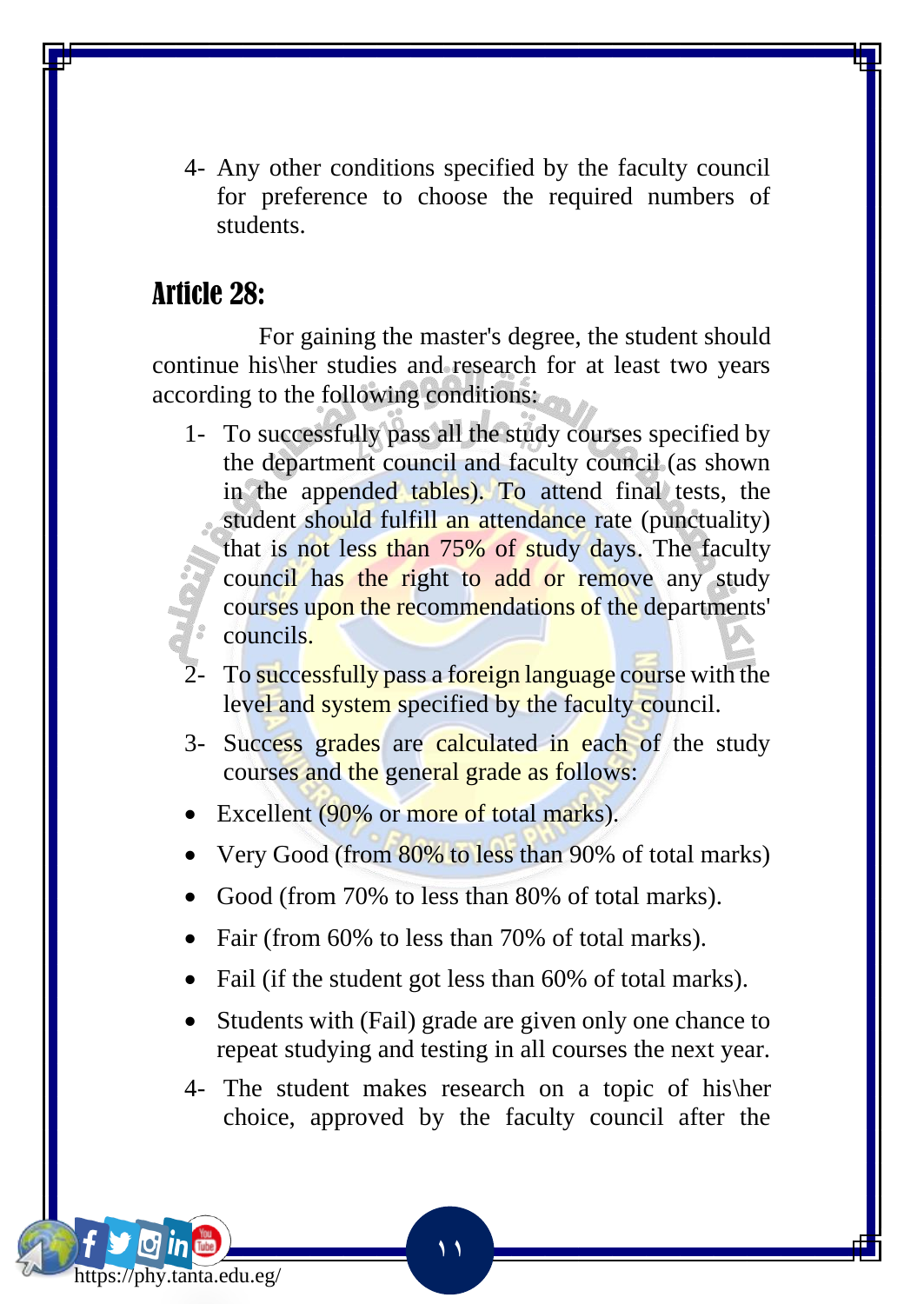approval of the concerned department council. Research results should be administered in a thesis accepted by the discussion and judgment committee after a public discussion. Discussion takes place after at least one year of the faculty council approval date for the student's registration.

- 5- In case of making radical changes on the research topic, the new approval date of the faculty council is considered as the new registration date. The student has the right to re-register only once.
- 6- Research supervisor has to introduce a progress report about the student's progress in research. He\she is also requested to introduce a report of research validity for discussion to the concerned department council.
	- The discussion and judgment committee has the right to return the thesis back to the student to make any necessary completions seen by the committee and to specify the time needed for these completions.

#### Article 29:

https://phy.tanta.edu.eg/

The student's registration for the master's degree is canceled in one of the following cases:

- 1- If he\she does not pass the required tests, according to article 28 of this regulation.
- 2- If he\she fails to gain the degree during three years from the registration date unless the faculty council gives an extension for one year upon a reasonable recommendation from the supervisor after her approval of the concerned department council.
- 3- If the discussion and judgment committee totally reject the thesis and asks for canceling registration.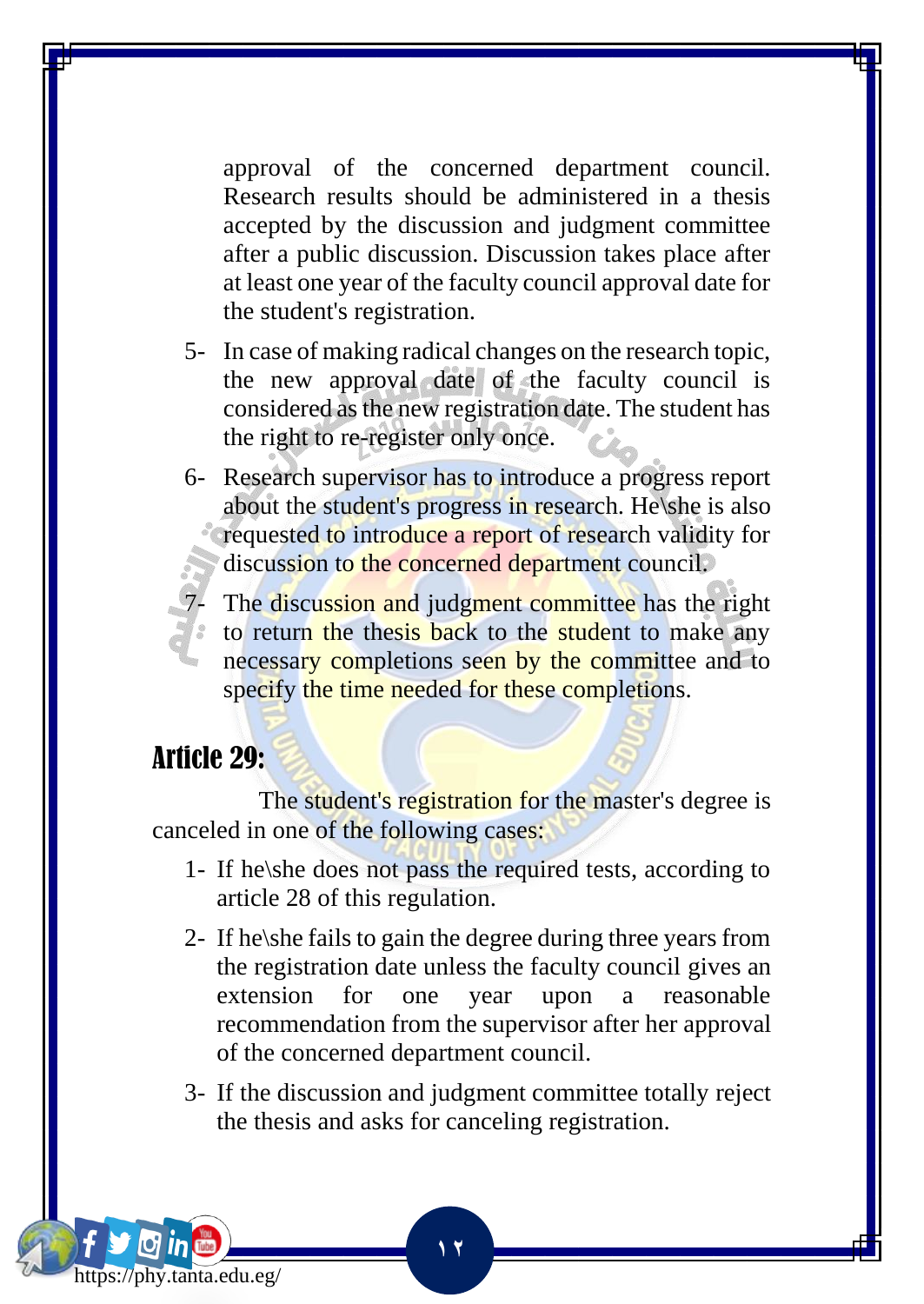- 4- If the supervisor (or major supervisor in case of multiple supervisors) introduces two reports in row about the student's lack of seriousness to finish the research after the approval of the faculty council and the concerned department council and officially informing the students.
- 5- If the student asks for canceling his\her registration or drops off study for two academic years.

### The master's degree in physical education is awarded in one of the following specialties:

- 1- Physical education methodology.
- 2- Sports administration.
- 3- Sports training (in a chosen activity).
- 4- Sports health.
- 5- Sports psychology.
- 6- Sports recreation.
- 7- Sports biomechanics.



**P. FACULTY OF P**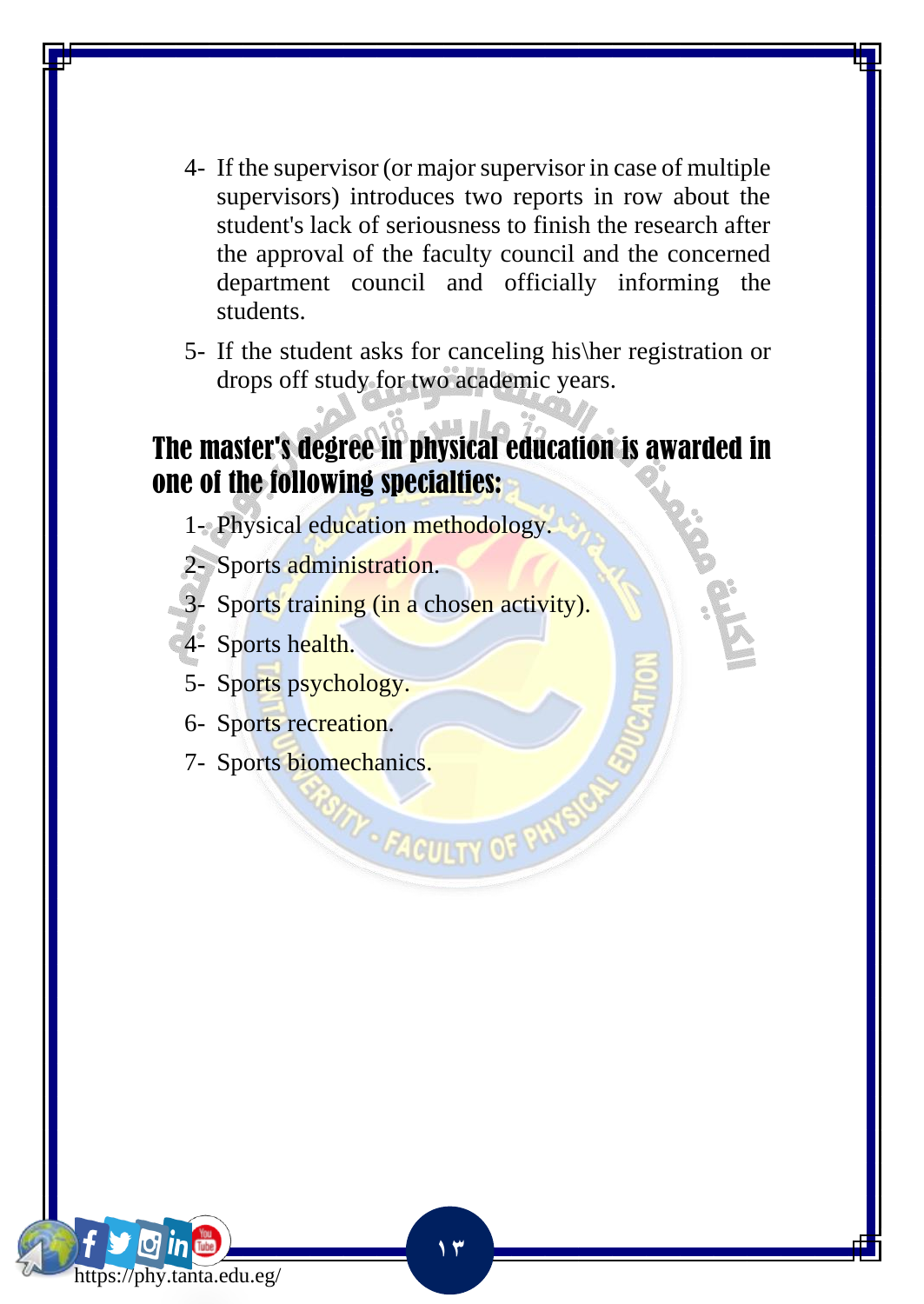|                   |                          | Weekly Hrs. |       |         |        |         | Timing   |
|-------------------|--------------------------|-------------|-------|---------|--------|---------|----------|
| Curriculum        |                          |             | Final | Minimal | Annual | Written | of       |
|                   | lectures                 | application | mark  | mark    | works  | test    | written  |
|                   |                          |             |       |         |        |         | test     |
| <b>Statistics</b> | $\overline{2}$           |             | 100   | 60      | 30     | 70      | 3 Hrs.   |
| Advanced          |                          |             |       |         |        |         |          |
| studies in        |                          |             |       |         |        |         |          |
| physical          | $\overline{2}$           |             | 100   | 60      | 30     | 70      | $3$ Hrs. |
| education         |                          |             |       |         |        |         |          |
| methodology       |                          |             |       |         | 0b     |         |          |
| Comparative       |                          |             |       |         |        |         |          |
| physical          |                          |             | 100   | 60      | 30     | 70      | $3$ Hrs. |
| education         |                          |             |       |         |        |         |          |
| Research          | $\overline{\mathcal{L}}$ |             | 100   | 60      | 30     | 70      | 3 Hrs.   |
| methods           |                          |             |       |         |        |         |          |
| Physical          |                          |             |       |         |        |         |          |
| education         | 2                        |             | 100   | 60      | 30     | 70      | 3 Hrs.   |
| curricula         |                          |             |       |         |        |         |          |
| Specialized       | $\overline{\mathcal{L}}$ |             | 100   | 60      | 30     | 70      | 3 Hrs.   |
| applications      |                          |             |       |         |        |         |          |
|                   | 12                       |             | 600   | 360     |        |         |          |

### Physical Education Methodology

### Second year

First Year

| Curriculum                                             | lectures       | Weekly Hrs.<br>application | Final<br>mark | Minimal<br>mark | Annual<br>works | Written<br>test | Timing<br>of<br>written<br>test |
|--------------------------------------------------------|----------------|----------------------------|---------------|-----------------|-----------------|-----------------|---------------------------------|
| Testing and<br>measurements<br>in scholastic<br>sports | $\overline{2}$ |                            | 100           | 60              | 30              | 70              | 3 Hrs.                          |
| <b>Sports</b><br>activities<br>methodology             | $\overline{c}$ |                            | 100           | 60              | 30              | 70              | $3$ Hrs.                        |
| Seminar                                                | $\overline{2}$ | $\overline{2}$             | 200           | 120             | 60              | 140             | 3 Hrs.                          |
| Advanced<br>studies in<br>sports<br>psychology         | $\overline{2}$ |                            | 100           | 60              | 30              | 70              | 3 Hrs.                          |
| Physical<br>educational<br>technology                  | $\mathfrak{D}$ |                            | 100           | 60              | 30              | 70              | 3 Hrs.                          |
|                                                        | 10             | $\overline{2}$             | 600           | 360             |                 |                 |                                 |

 $\mathbf{\Theta}$  in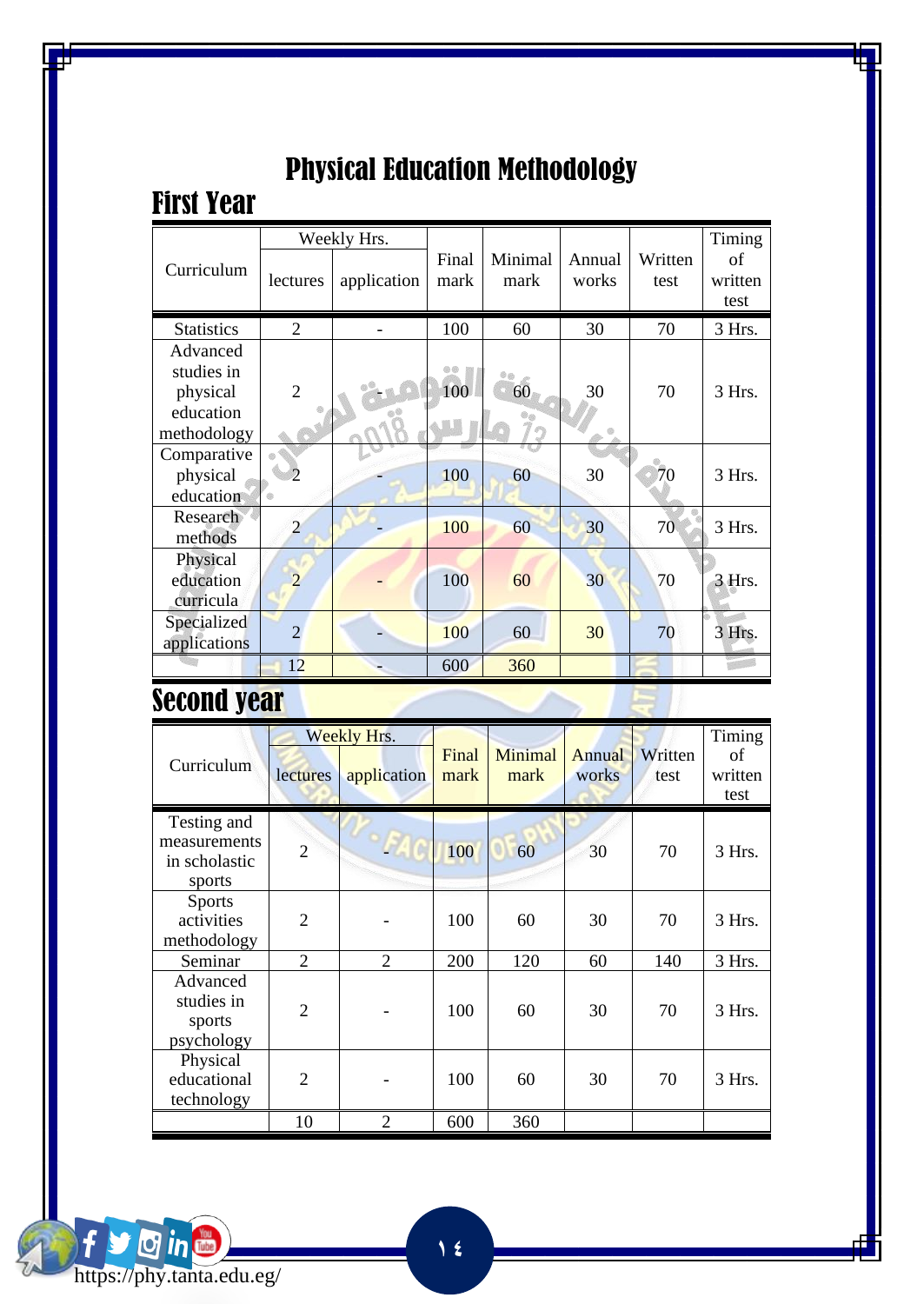#### Sports Training First Year

|                                              |                | Weekly Hrs.     | Fina     |                  | Annua |                  | Timin           |
|----------------------------------------------|----------------|-----------------|----------|------------------|-------|------------------|-----------------|
| Curriculum                                   | lecture<br>S   | applicatio<br>n | 1<br>mar | Minima<br>1 mark | works | Writte<br>n test | g of<br>written |
|                                              |                |                 | k        |                  |       |                  | test            |
| <b>Statistics</b>                            | $\overline{2}$ |                 | 100      | 60               | 30    | 70               | 3 Hrs.          |
| Advanced<br>studies in<br>sports<br>training | $\overline{2}$ |                 | 100      | 60               | 30    | 70               | 3 Hrs.          |
| Basics of<br>beginners<br>training           |                |                 | 100      | 60               | 30    | 70               | 3 Hrs.          |
| Research<br>methods                          | $\overline{2}$ |                 | 100      | 60               | 30    | 70               | 3 Hrs.          |
| <b>Sports</b><br>training<br>physiology      | $\overline{2}$ |                 | 100      | 60               | 30    | 70               | 3 Hrs.          |
| Specialized<br>application<br>S              | $\overline{2}$ |                 | 100      | 60               | 30    | 70               | 3 Hrs.          |
|                                              | 12             |                 | 600      | 360              |       |                  |                 |

### Second year

| Curriculum                                            | lecture<br>S.  | Weekly Hrs.<br>applicatio<br>n | Fina<br>mar<br>$\mathbf{k}$ | Minima<br>1 mark | Annua<br>works | Writte<br>n test | Timin<br>g of<br>writte<br>n test |
|-------------------------------------------------------|----------------|--------------------------------|-----------------------------|------------------|----------------|------------------|-----------------------------------|
| Testing and<br>measurement<br>s in sports<br>training | $\overline{2}$ |                                | 100                         | 60               | 30             | 70               | $3$ Hrs.                          |
| Biomechanic<br>s(2)                                   | $\overline{2}$ |                                | 100                         | 60               | 30             | 70               | $3$ Hrs.                          |
| Seminar                                               | $\overline{2}$ | $\overline{2}$                 | 200                         | 120              | 60             | 140              | 3 Hrs.                            |
| Training and<br>competition<br>psychology             | $\overline{2}$ |                                | 100                         | 60               | 30             | 70               | 3 Hrs.                            |
| Physical<br>preparation<br>(2)                        | $\overline{2}$ |                                | 100                         | 60               | 30             | 70               | $3$ Hrs.                          |
|                                                       | 10             | $\overline{2}$                 | 600                         | 360              |                |                  |                                   |

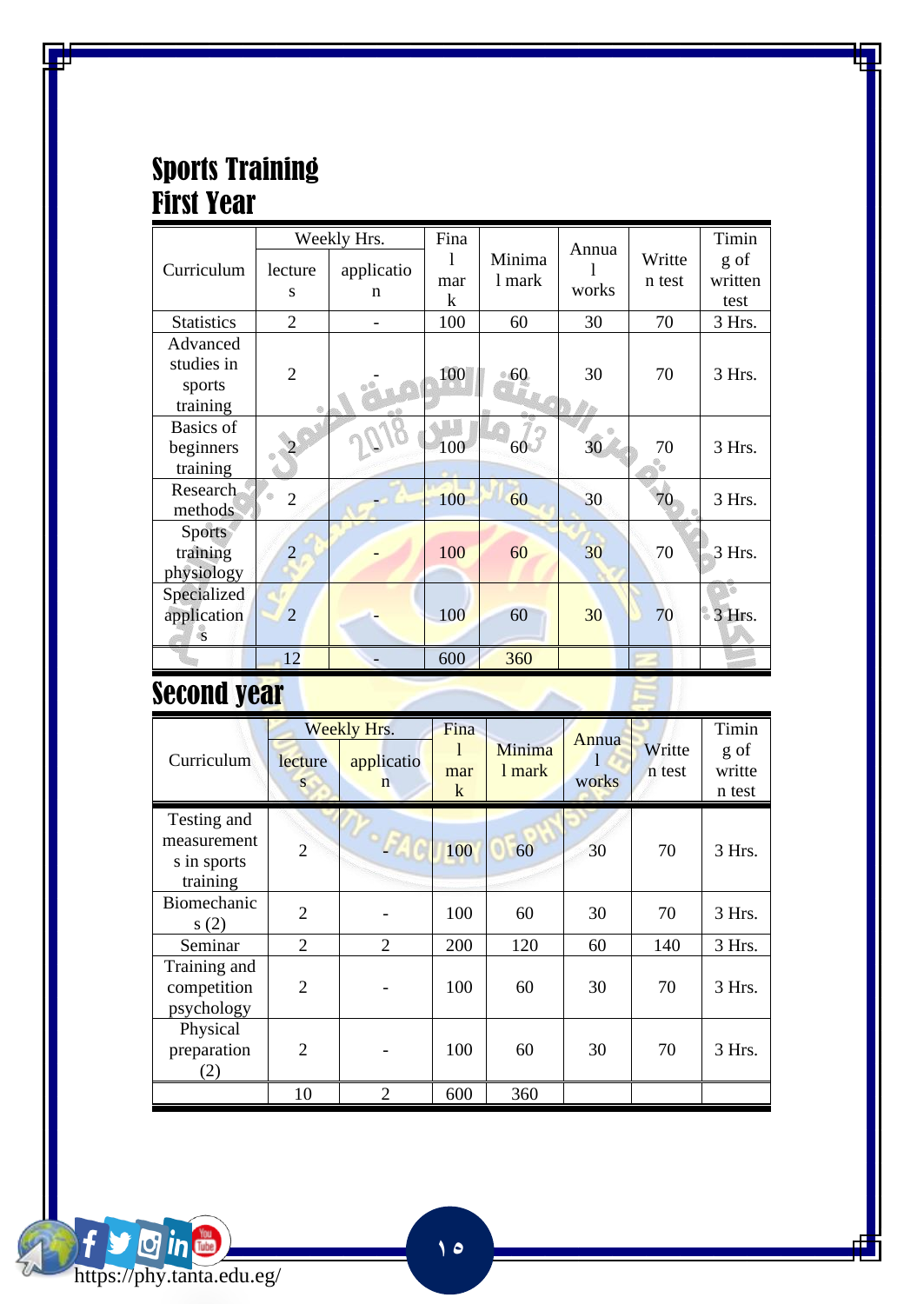#### Sports Administration First Year

|                                                    |                | Weekly Hrs. |               |                 |                 |                 | Timing                |
|----------------------------------------------------|----------------|-------------|---------------|-----------------|-----------------|-----------------|-----------------------|
| Curriculum                                         | lectures       | application | Final<br>mark | Minimal<br>mark | Annual<br>works | Written<br>test | of<br>written<br>test |
| <b>Statistics</b>                                  | 2              |             | 100           | 60              | 30              | 70              | 3 Hrs.                |
| Advanced<br>studies in<br>sports<br>administration | $\overline{2}$ |             | 96<br>100     | 60              | 30              | 70              | 3 Hrs.                |
| Sports media<br>and public<br>relations $(2)$      | $\overline{c}$ |             | 100           | 60              | 30              | .70             | 3 Hrs.                |
| Research<br>methods                                | $\overline{c}$ |             | 100           | 60              | 30              | 70              | 3 Hrs.                |
| Sports rules<br>and legislations<br>(2)            | $\overline{2}$ |             | 100           | 60              | 30              | 70              | 3 Hrs.                |
| Specialized<br>applications                        | $\overline{2}$ |             | 100           | 60              | 30              | 70              | 3 Hrs.                |
|                                                    | 12             |             | 600           | 360             |                 |                 |                       |

# Second year

https://phy.tanta.edu.eg/

**O** in

f

| Curriculum                                           | lectures       | Weekly Hrs.<br>application | Final<br>mark | Minimal<br>mark | Annual<br>works | Written<br>test | Timing<br>οf<br>written<br>test |
|------------------------------------------------------|----------------|----------------------------|---------------|-----------------|-----------------|-----------------|---------------------------------|
| Testing and<br>measurements<br>in sports<br>training | $\overline{2}$ |                            | 100           | 60              | 30              | 70              | 3 Hrs.                          |
| <b>Sports</b><br>competitions<br>management          | $\overline{2}$ |                            | 100           | 60              | 30              | 70              | $3$ Hrs.                        |
| Seminar                                              | $\overline{2}$ | $\overline{2}$             | 200           | 120             | 60              | 140             | 3 Hrs.                          |
| Leadership and<br>sports group<br>psychology         | $\overline{2}$ |                            | 100           | 60              | 30              | 70              | $3$ Hrs.                        |
| Specialized<br>administration                        | $\overline{2}$ |                            | 100           | 60              | 30              | 70              | 3 Hrs.                          |
|                                                      | 10             | $\overline{2}$             | 600           | 360             |                 |                 |                                 |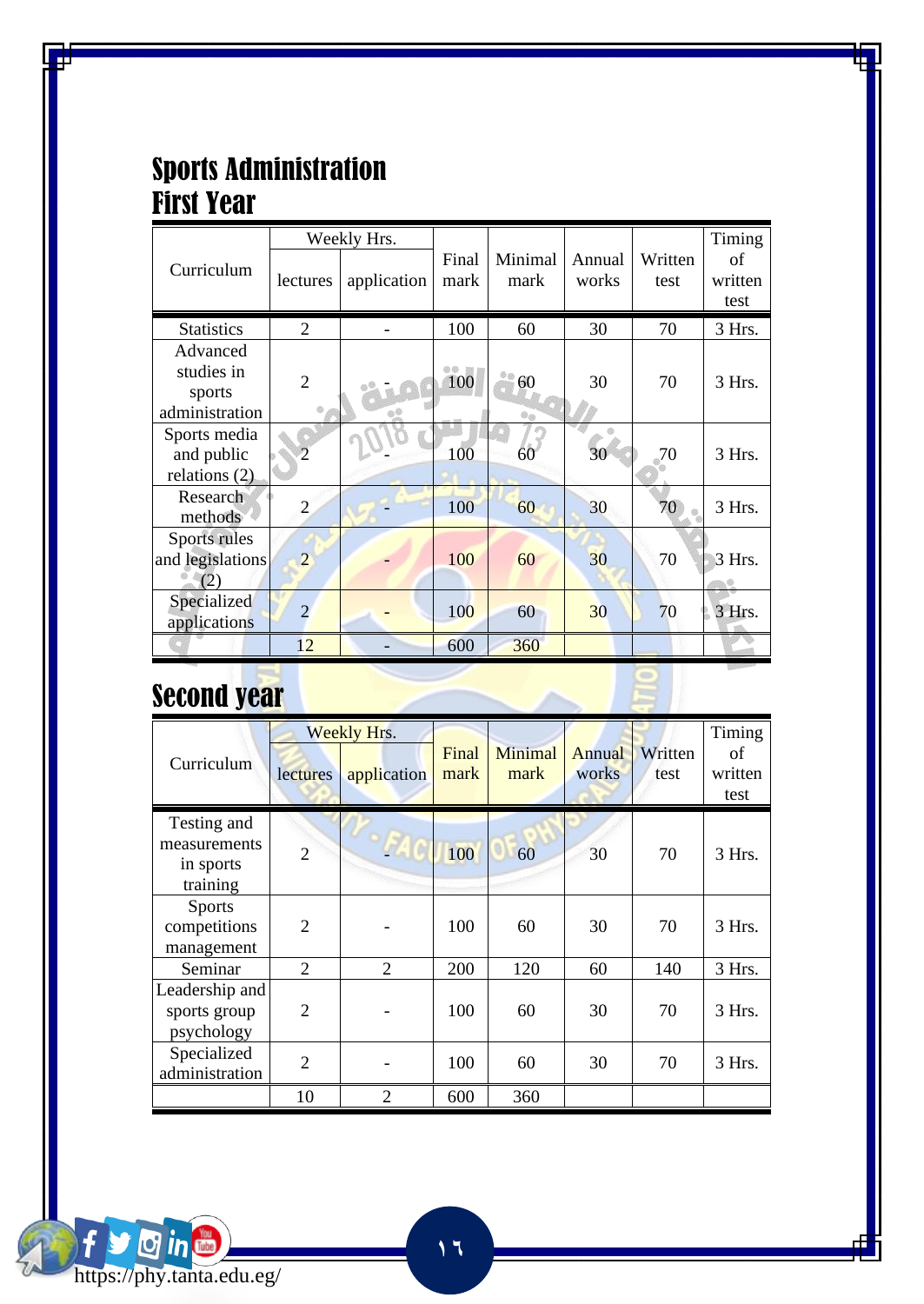### Sports Health First Year

|                   |                | Weekly Hrs. |            |              |        |         | Timing  |
|-------------------|----------------|-------------|------------|--------------|--------|---------|---------|
| Curriculum        |                |             | Final      | Minimal      | Annual | Written | of      |
|                   | lectures       | application | mark       | mark         | works  | test    | written |
|                   |                |             |            |              |        |         | test    |
| <b>Statistics</b> | 2              |             | 100        | 60           | 30     | 70      | 3 Hrs.  |
| Advanced          |                |             |            |              |        |         |         |
| studies in sports | $\overline{c}$ |             | <b>100</b> | 60           | 30     | 70      | 3 Hrs.  |
| physiology        |                | o°          |            |              |        |         |         |
| Advanced          |                |             |            |              |        |         |         |
| studies in sports | 2 <sup>3</sup> |             | 100        | $60^{\circ}$ | 30     | 70      | 3 Hrs.  |
| health            |                |             |            |              |        |         |         |
| Research          | $\overline{c}$ |             | 100        | 60           | 30     | 70      | 3 Hrs.  |
| methods           |                |             |            |              |        |         |         |
| Applied sports    | 2              |             | 100        | 60           | 30     | 70      | 3 Hrs.  |
| physiology        |                |             |            |              |        |         |         |
| Internationally   |                |             |            |              |        |         |         |
| prohibited        | 2              |             | 100        | 60           | 30     | 70      | 3 Hrs.  |
| drugs             |                |             |            |              |        |         |         |
|                   | 12             |             | 600        | 360          |        |         |         |

### Second year

|                                                 |                | Weekly Hrs.    |               |                 |                 |                 | Timing                |
|-------------------------------------------------|----------------|----------------|---------------|-----------------|-----------------|-----------------|-----------------------|
| Curriculum                                      | lectures       | application    | Final<br>mark | Minimal<br>mark | Annual<br>works | Written<br>test | of<br>written<br>test |
| Testing and<br>measurements<br>in sports health | $\overline{2}$ |                | 100           | 60              | 30              | 70              | $3$ Hrs.              |
| Advanced<br>studies in<br>sports health<br>(2)  | $\overline{2}$ |                | 100           | 60              | 30              | 70              | $3$ Hrs.              |
| Seminar                                         | $\overline{2}$ | $\overline{2}$ | 200           | 120             | 60              | 140             | 3 Hrs.                |
| Advanced<br>studies in<br>posture<br>education  | $\mathfrak{D}$ |                | 100           | 60              | 30              | 70              | 3 Hrs.                |
| Physiological<br>measurements                   | $\overline{2}$ |                | 100           | 60              | 30              | 70              | $3$ Hrs.              |
|                                                 | 10             | $\overline{2}$ | 600           | 360             |                 |                 |                       |

 $\mathbb{R}$ 

 $\mathcal{L} = \mathcal{L}$ 

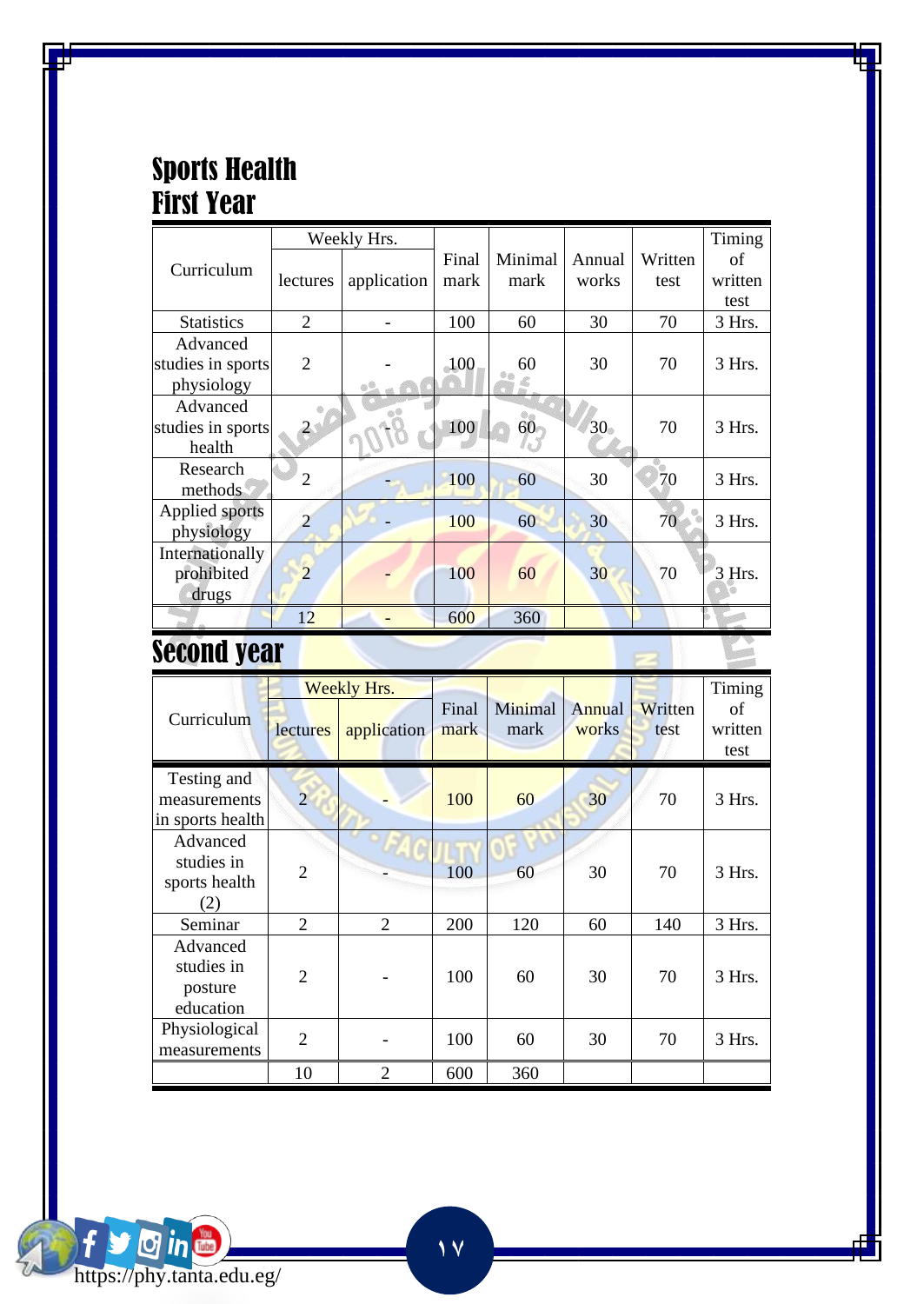#### Sports Psychology First Year

|                                               |                | Weekly Hrs.     | Fina                     |                  | Annua |                  | Timin                   |
|-----------------------------------------------|----------------|-----------------|--------------------------|------------------|-------|------------------|-------------------------|
| Curriculu<br>m                                | lecture<br>S   | applicatio<br>n | 1<br>mar<br>$\mathbf{k}$ | Minima<br>1 mark | works | Writte<br>n test | g of<br>written<br>test |
| <b>Statistics</b>                             | $\overline{c}$ |                 | 100                      | 60               | 30    | 70               | 3 Hrs.                  |
| Advanced<br>studies in<br>sports<br>psycholog | $\overline{2}$ |                 | 00<br>100                | 60               | 30    | 70               | 3 Hrs.                  |
| <b>Sports</b><br>motivation                   |                |                 | 100                      | 60               | 30    | 70               | 3 Hrs.                  |
| Research<br>methods                           | $\overline{c}$ |                 | 100                      | 60               | 30    | 70               | 3 Hrs.                  |
| Psycholog<br>y of sports<br>character         | $\overline{2}$ |                 | 100                      | 60               | 30    | 70               | 3 Hrs.                  |
| Applied<br>sports<br>psycholog                | $\overline{2}$ |                 | 100                      | 60               | 30    | 70               | 3 Hrs.                  |
|                                               | 12             |                 | 600                      | 360              |       |                  |                         |

### **Second year**

https://phy.tanta.edu.eg/

Oin

 $\mathbf{f}$ 

| Curriculum                                              | lecture<br>s   | Weekly Hrs.<br>applicatio<br>n | Fina<br>mar<br>$\bf k$ | Minima<br>1 mark | Annua<br>works | Writte<br>n test | Timin<br>g of<br>writte<br>n test |
|---------------------------------------------------------|----------------|--------------------------------|------------------------|------------------|----------------|------------------|-----------------------------------|
| Testing and<br>measurement<br>s in sports<br>psychology | $\overline{2}$ |                                | 100                    | 60               | 30             | 70               | 3 Hrs.                            |
| Higher<br>mental<br>operations                          | $\overline{2}$ |                                | 100                    | 60               | 30             | 70               | 3 Hrs.                            |
| Seminar                                                 | 2              | 2                              | 200                    | 120              | 60             | 140              | 3 Hrs.                            |
| Psychologica<br>1 counseling<br>and guidance            | $\overline{2}$ |                                | 100                    | 60               | 30             | 70               | 3 Hrs.                            |
| Leadership<br>and sports<br>group<br>psychology         | $\overline{2}$ |                                | 100                    | 60               | 30             | 70               | 3 Hrs.                            |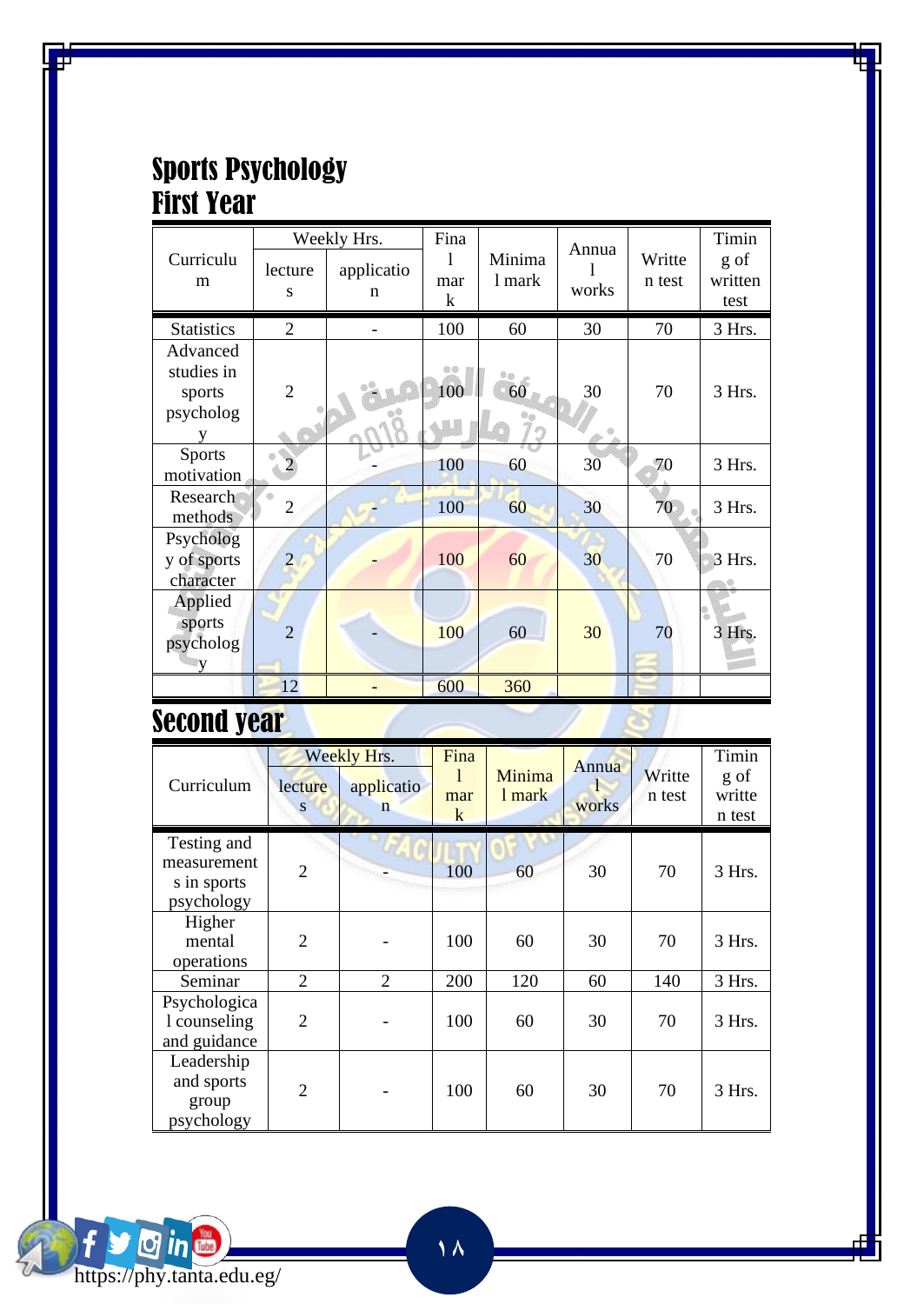|                                                | 10             | $\overline{2}$                 | 600                         | 360              |                |                  |                                   |
|------------------------------------------------|----------------|--------------------------------|-----------------------------|------------------|----------------|------------------|-----------------------------------|
| <b>Sports Recreation</b><br><b>First Year</b>  |                |                                |                             |                  |                |                  |                                   |
| Curriculum                                     | lecture<br>S   | Weekly Hrs.<br>applicatio<br>n | Fina<br>1<br>mar<br>$\bf k$ | Minima<br>1 mark | Annua<br>works | Writte<br>n test | Timin<br>g of<br>writte<br>n test |
| <b>Statistics</b>                              | $\overline{2}$ |                                | 100                         | 60               | 30             | 70               | 3 Hrs.                            |
| Advanced<br>studies in<br>sports<br>recreation | $\overline{2}$ |                                | 100                         | 60               | 30             | 70               | 3 Hrs.                            |
| Youth care                                     | $\overline{2}$ |                                | 100                         | 60               | 30             | 70               | 3 Hrs.                            |
| <b>Research</b><br>methods                     | $\overline{2}$ |                                | 100                         | 60               | 30             | 70               | 3 Hrs.                            |
| <b>Sports</b><br>recreation<br>evaluation      | $\overline{c}$ |                                | 100                         | 60               | 30             | 70               | 3 Hrs.                            |
| Application<br>S                               | $\overline{2}$ |                                | 100                         | 60               | 30             | 70               | 3 Hrs.                            |
|                                                | 12             | -                              | 600                         | 360              |                |                  |                                   |
| Yarand vaar                                    |                |                                |                             |                  |                |                  |                                   |

### Second year

| Curriculum                                              | lecture<br>S   | Weekly Hrs.<br>applicatio<br>n | Fina<br>mar<br>$\mathbf{k}$ | Minima<br>1 mark | Annua<br>works | Writte<br>n test | Timin<br>g of<br>writte<br>n test |
|---------------------------------------------------------|----------------|--------------------------------|-----------------------------|------------------|----------------|------------------|-----------------------------------|
| Testing and<br>measurement<br>s in sports<br>recreation | $\overline{2}$ |                                | 100                         | 60               | 30             | 70               | $3$ Hrs.                          |
| Recreational<br>education                               | $\overline{2}$ |                                | 100                         | 60               | 30             | 70               | 3 Hrs.                            |
| Seminar                                                 | $\mathfrak{D}$ | $\mathfrak{D}$                 | 200                         | 120              | 60             | 140              | 3 Hrs.                            |
| Management<br>of recreation                             | $\overline{2}$ |                                | 100                         | 60               | 30             | 70               | 3 Hrs.                            |
| Recreation<br>psychology                                | $\overline{2}$ |                                | 100                         | 60               | 30             | 70               | 3 Hrs.                            |
|                                                         | 10             | 2                              | 600                         | 360              |                |                  |                                   |

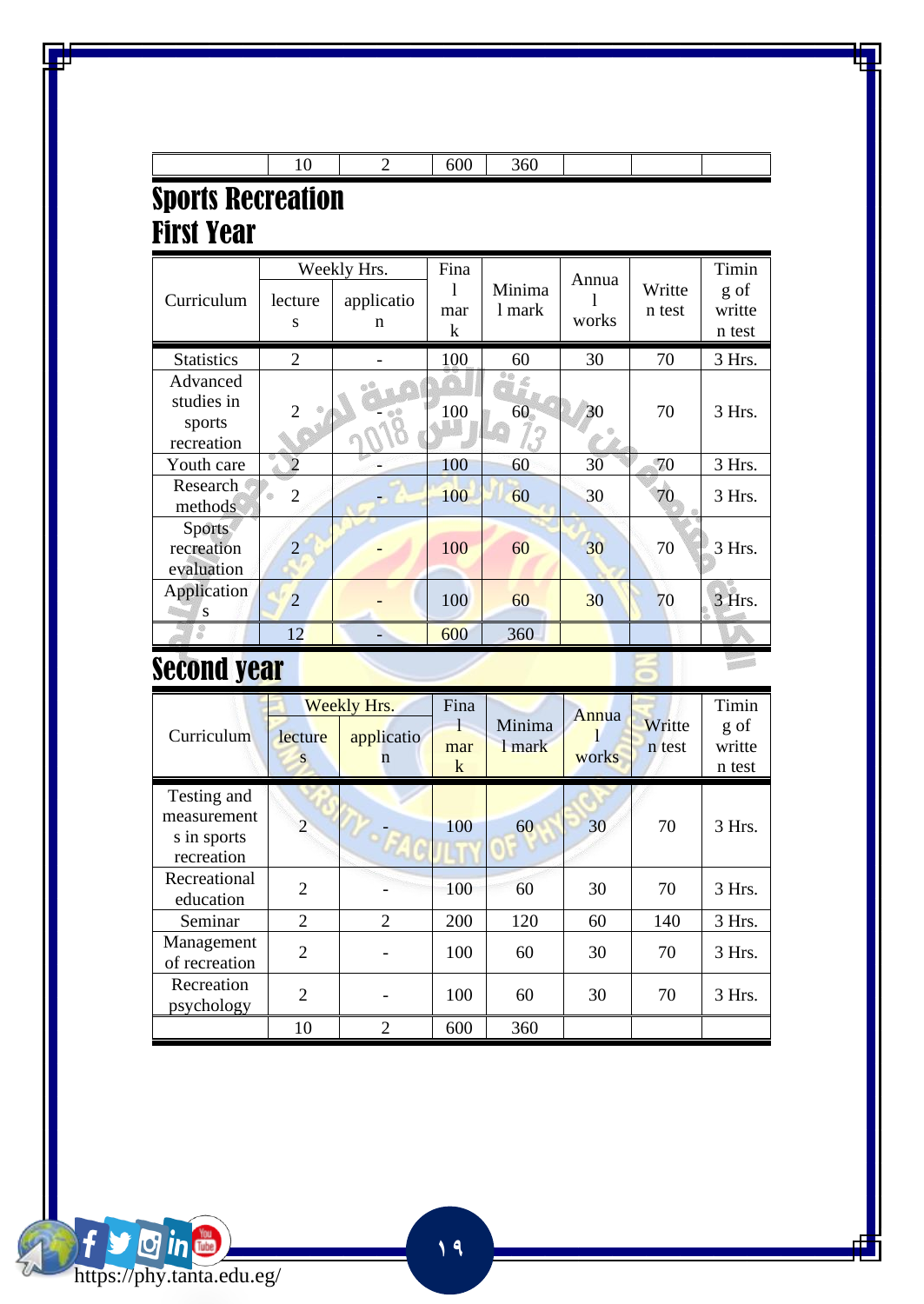### Sports Biomechanics **First Year**

|                                                                 |                | Weekly Hrs.     | Fina          |                  | Annua |                  | Timin                    |
|-----------------------------------------------------------------|----------------|-----------------|---------------|------------------|-------|------------------|--------------------------|
| Curriculum                                                      | lecture<br>S   | applicatio<br>n | 1<br>mar<br>k | Minima<br>1 mark | works | Writte<br>n test | g of<br>writte<br>n test |
| <b>Statistics</b>                                               | 2              |                 | 100           | 60               | 30    | 70               | 3 Hrs.                   |
| Basics of<br>biomechanics                                       | $\overline{2}$ |                 | 100           | 60               | 30    | 70               | 3 Hrs.                   |
| Kinematical<br>analysis $(2)$                                   | $\overline{2}$ |                 | 100           | 60 <sub>1</sub>  | 30    | 70               | 3 Hrs.                   |
| Research<br>methods                                             | 2              |                 | 100           | 60               | 30    | 70               | 3 Hrs.                   |
| Biomechanic<br>al<br>characteristic<br>s of the<br>motor system | $\overline{2}$ |                 | 100           | 60               | 30    | 70               | 3 Hrs.                   |
| Applied<br>biomechanics                                         | $\overline{2}$ |                 | 100           | 60               | 30    | 70               | 3 Hrs.                   |
|                                                                 | 12             |                 | 600           | 360              |       |                  |                          |

## **Second year**

| Curriculum                                        | lecture<br>S   | Weekly Hrs.<br>applicatio<br>$\mathbf n$ | Fina<br>ı<br>mar<br>$\mathbf k$ | Minima<br>1 mark | Annua<br>г<br>works | Writte<br>n test | Timin<br>g of<br>writte<br>n test |
|---------------------------------------------------|----------------|------------------------------------------|---------------------------------|------------------|---------------------|------------------|-----------------------------------|
| Testing and<br>measurement<br>sin<br>biomechanics | $\overline{2}$ |                                          | 100                             | 60               | 30                  | 70               | 3 Hrs.                            |
| Biomechanic<br>al principles                      | $\overline{2}$ |                                          | 100                             | 60               | 30                  | 70               | 3 Hrs.                            |
| Seminar                                           | $\overline{2}$ | 2                                        | 200                             | 120              | 60                  | 140              | 3 Hrs.                            |
| Motor<br>expression                               | $\overline{2}$ |                                          | 100                             | 60               | 30                  | 70               | 3 Hrs.                            |
| Motor<br>development                              | 2              |                                          | 100                             | 60               | 30                  | 70               | 3 Hrs.                            |
|                                                   | 10             | $\mathcal{D}_{\mathcal{L}}$              | 600                             | 360              |                     |                  |                                   |

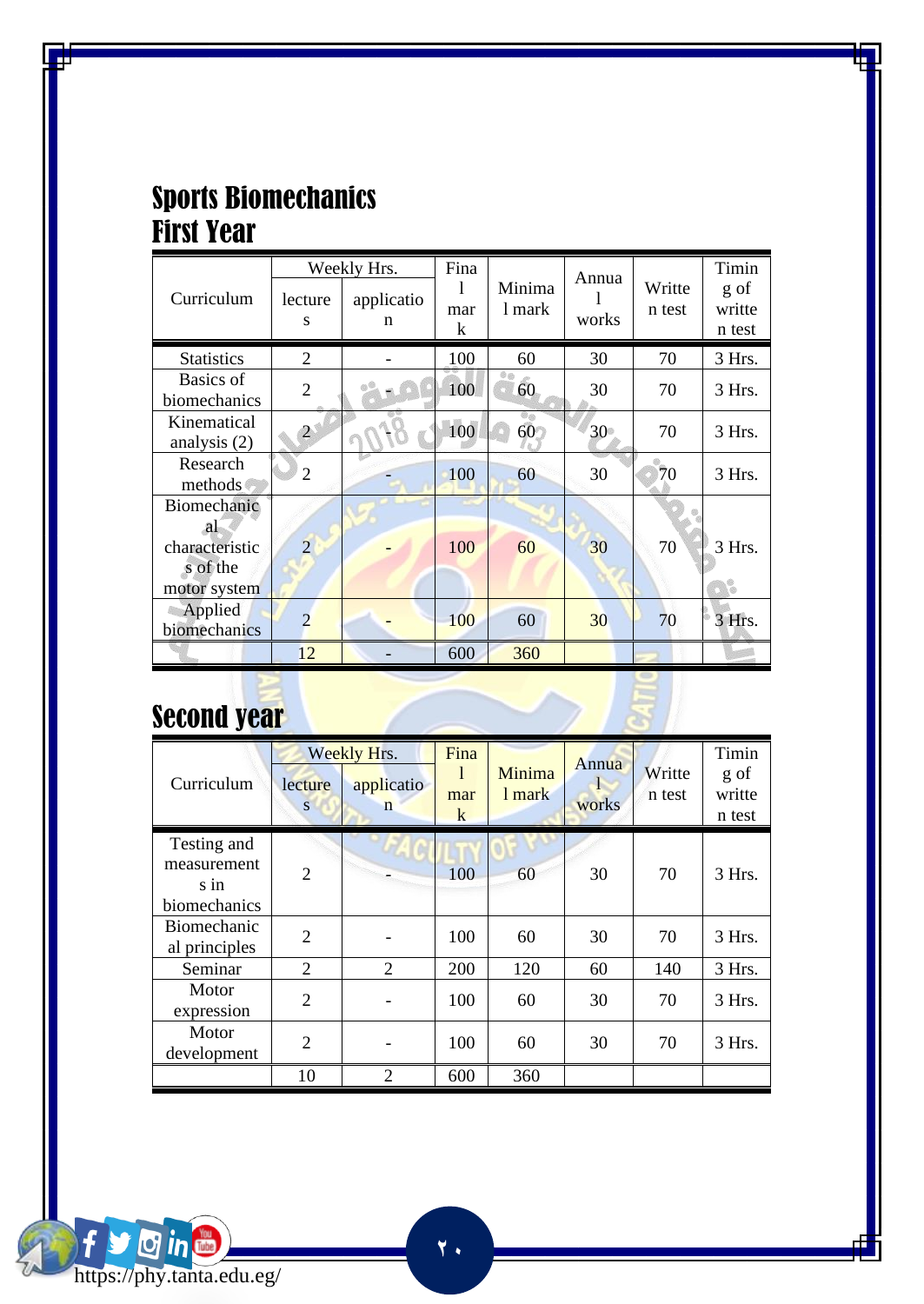### Third: PhD Degree in Physical Education

#### Article 30:

 Upon the request of the Faculty of Physical Education's Council, Tanta University Council awards the PhD Degree in Physical Education and specifies the specialty on certificates.

#### Article 31:

Study period for gaining the PhD degree is not less than three academic years.

onis plus is

#### Article 32:

https://phy.tanta.edu.eg/

For gaining the PhD degree, the student should fulfill the following:

- 1- Gaining the master's degree of physical education from any of the Egyptian universities or any recognized institute.
- 2- Administering the application form to the faculty on announcement. The application will be discussed at the concerned department council for approval before final approval of the faculty council.
- 3- Successfully passing the qualification test.

- 4- The student should be free for study for at least three days a week.
- 5- Any other conditions specified by the faculty council for preference to choose the required numbers of students.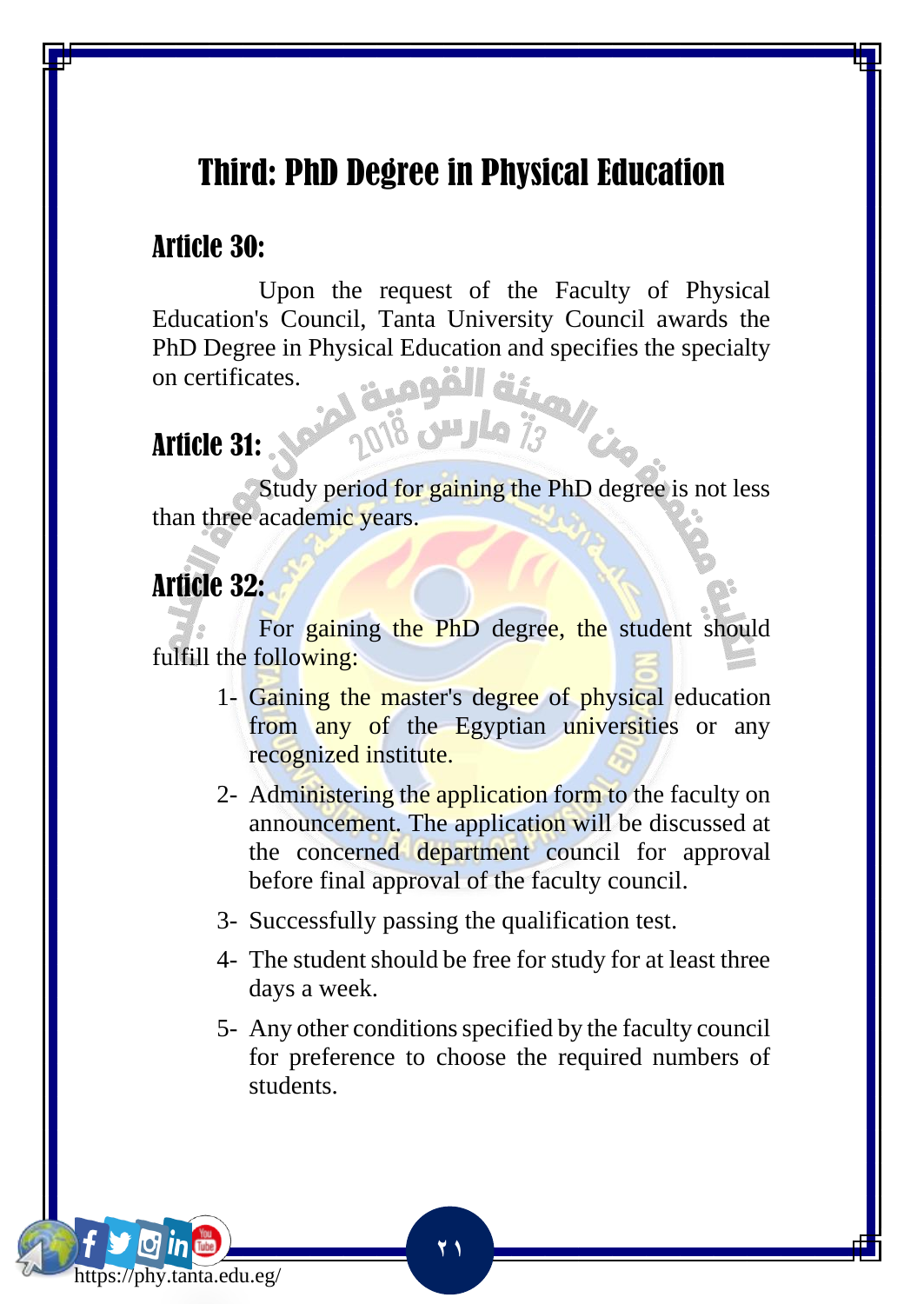#### Article 33:

 The student has the right to register immediately after passing the first-year tests. Time period between passing and registration should not exceed two years.

#### Article 34:

https://phy.tanta.edu.eg/

 For gaining the PhD degree, the student should continue his\her studies and research for at least two years according to the following conditions:

- 1- To successfully pass all the study courses specified by the department council and faculty council (as shown in the appended tables). To attend final tests, the student should fulfill an attendance rate (punctuality) that is not less than 75% of study days. The faculty council has the right to add or remove any study courses upon the recommendations of the departments' councils.
- 2- To successfully pass a foreign language course with the level and system specified by the faculty council.
- 3- Success grades are calculated in each of the study courses and the general grade as follows:
- Excellent (90% or more of total marks).
- Very Good (from 80% to less than 90% of total marks)
- Good (from 70% to less than 80% of total marks).
- Fair (from 60% to less than 70% of total marks).

- Fail (if the student got less than 60% of total marks).
- Students with (Fail) grade are given only one chance to repeat studying and testing in all courses the next year.
	- 4- The student makes research on an innovative topic of his\her choice, approved by the faculty council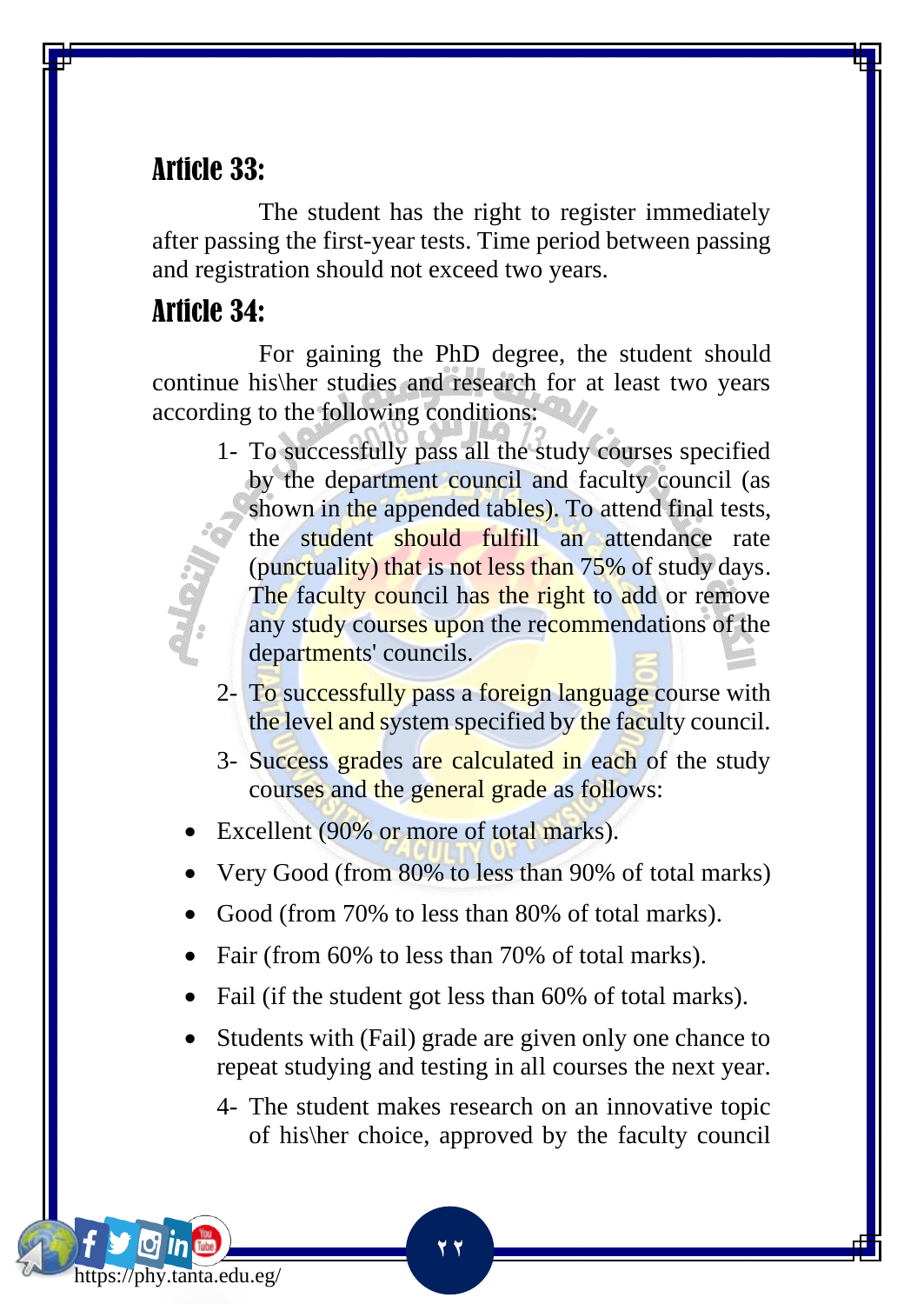after the approval of the concerned department council. Research results should be administered in a thesis accepted by the discussion and judgment committee after a public discussion. Discussion takes place after at least two years of the faculty council approval date for the student's registration.

- 5- In case of making radical changes on the research topic, the new approval date of the faculty council is considered as the new registration date. The student has the right to re-register only once.
- 6- Research supervisor has to introduce a progress report about the student's progress in research. He\she is also requested to introduce a report of research validity for discussion to the concerned department council.
- 7- The discussion and judgment committee has the right to return the thesis back to the student to make any necessary completions seen by the committee and to specify the time needed for these completions.

#### Article 35:

https://phy.tanta.edu.eg/

The student's registration for the PhD degree is canceled in one of the following cases:

- a. If he\she does not pass the required tests, according to article 34 of this regulation.
- b. If he\she fails to gain the degree during four years from the registration date unless the faculty council gives an extension for one year upon a reasonable recommendation from the supervisor after he approval of the concerned department council.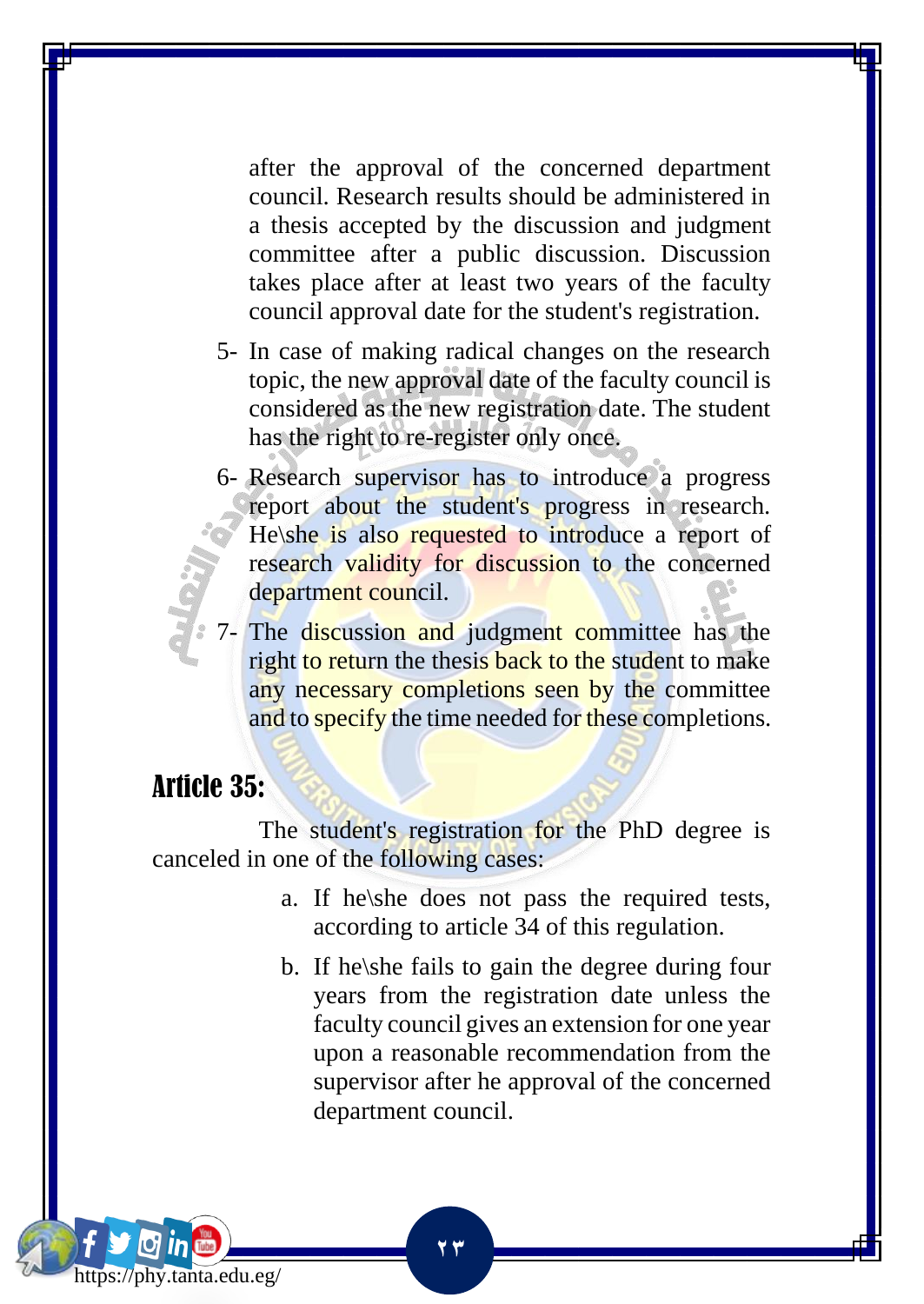- c. If the discussion and judgment committee totally reject the thesis and asks for canceling registration.
- d. If the supervisor (or major supervisor in case of multiple supervisors) introduces two reports in row about the student's lack of seriousness to finish the research after the approval of the faculty council and the concerned department council and officially informing the students.
	- If the student asks for canceling his\her registration or drops off study for two academic years.

#### The master's degree in physical education is awarded in one of the following specialties:

- Physical education methodology.
- Sports administration.
- Sports training (in a chosen activity).
- Sports health.
- Sports psychology.
- Sports recreation.
- Sports biomechanics.

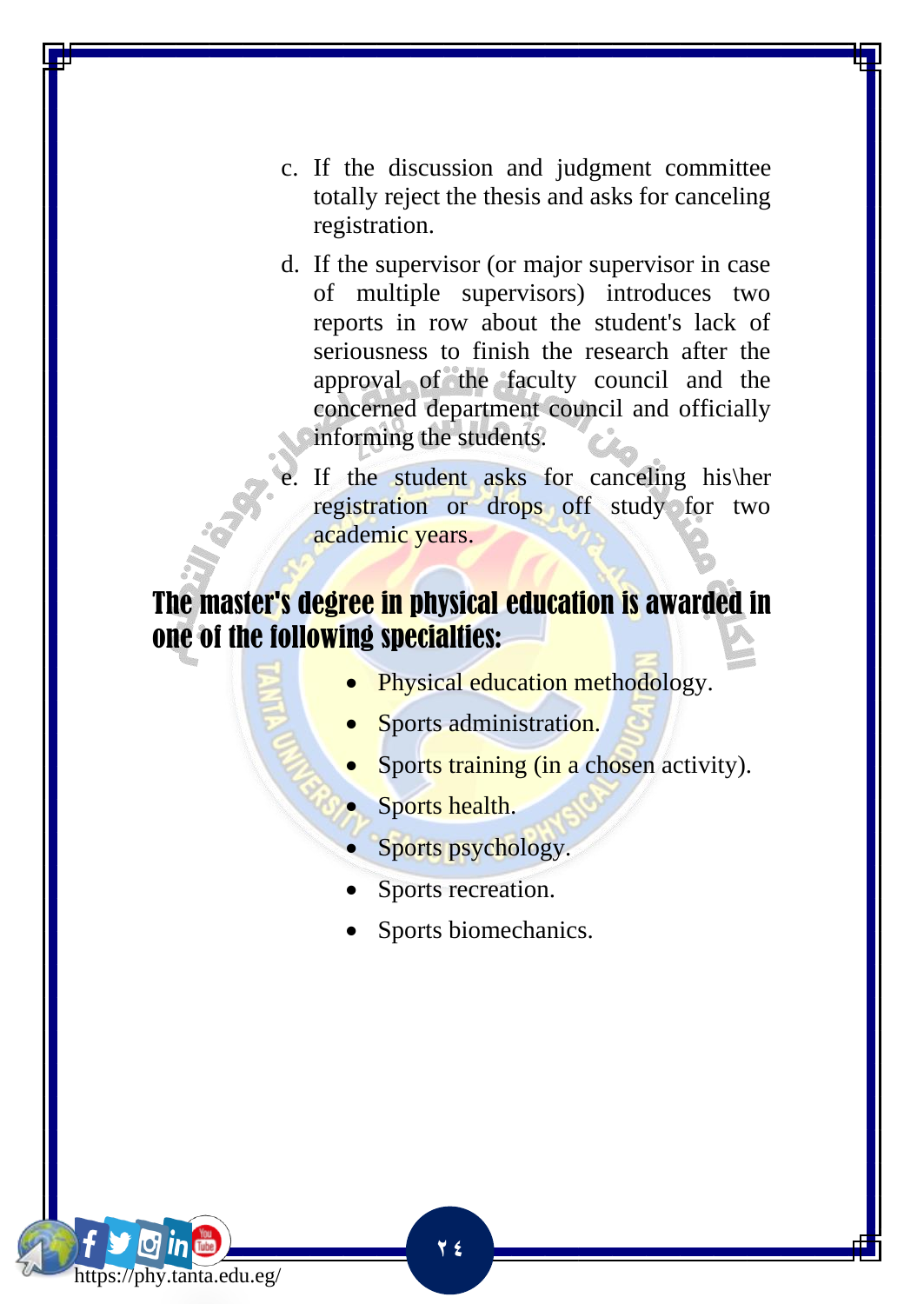### Physical Education Methodology

### First Year

|                                                                       |                | Weekly Hrs. |               |                       |                 |                 | Timing                |
|-----------------------------------------------------------------------|----------------|-------------|---------------|-----------------------|-----------------|-----------------|-----------------------|
| Curriculum                                                            | lectures       | application | Final<br>mark | Minimal<br>mark       | Annual<br>works | Written<br>test | of<br>written<br>test |
| Advanced<br><b>Statistics</b>                                         | $\overline{c}$ |             | 100           | 60                    | 30              | 70              | 3 Hrs.                |
| Physical<br>education<br>philosophy                                   | $\overline{2}$ |             | <b>100</b>    | $\bullet$ 60          | 30              | 70              | 3 Hrs.                |
| Advanced<br>studies in<br>physical<br>education<br>methodology<br>(2) | $\overline{2}$ |             | 100           | ₿ŵ<br>$\overline{60}$ | 30              | 70              | 3 Hrs.                |
| Contemporary<br>physical<br>educational<br>trends                     | 2              |             | 100           | 60                    | 30              | 70              | 3 Hrs.                |
| Computer                                                              | $\overline{2}$ |             | 100           | 60                    | 30              | 70              | 3 Hrs.                |
| Advanced<br>studies in<br>physical<br>educational<br>technology       | $\overline{c}$ |             | 100           | 60                    | 30              | 70              | 3 Hrs.                |
| Advanced<br>studies in health                                         | $\overline{2}$ |             | 100           | 60                    | 30              | 70              | 3 Hrs.                |
|                                                                       | 16             |             | 800           | 480                   |                 |                 |                       |

### **Second year**

|                                                         |                | Weekly Hrs.  |               |                 |                 |                 | Timing                |
|---------------------------------------------------------|----------------|--------------|---------------|-----------------|-----------------|-----------------|-----------------------|
| Curriculum                                              | lectures       | application  | Final<br>mark | Minimal<br>mark | Annual<br>works | Written<br>test | οf<br>written<br>test |
| Evaluation in<br>physical<br>education                  | $\overline{2}$ | <b>Chair</b> | 100           | 60              | 30              | 70              | 3 Hrs.                |
| Applications<br>(methodology)                           | $\overline{2}$ |              | 100           | 60              | 30              | 70              | 3 Hrs.                |
| Seminar                                                 | $\overline{2}$ | 4            | 200           | 120             | 60              | 140             | 3 Hrs.                |
| School<br>administration                                | $\overline{2}$ |              | 100           | 60              | 30              | 70              | 3 Hrs.                |
| Professional<br>development<br>(teacher<br>preparation) | $\overline{2}$ |              | 100           | 60              | 30              | 70              | 3 Hrs.                |
| Advanced<br>studies in<br>sports<br>psychology          | $\overline{2}$ |              | 100           | 60              | 30              | 70              | $3$ Hrs.              |
|                                                         | 12             | 4            | 700           | 420             |                 |                 |                       |

**O** in https://phy.tanta.edu.eg/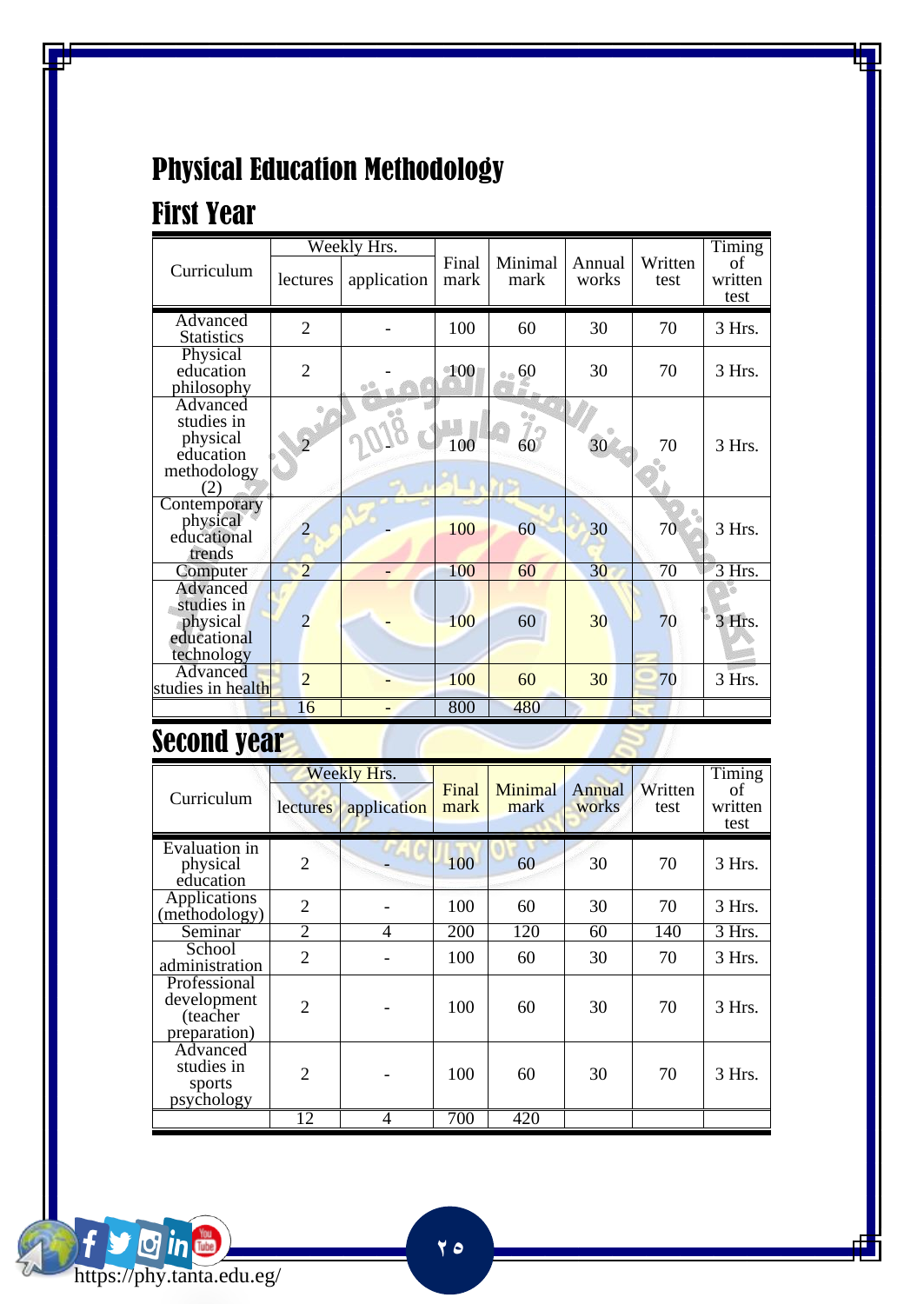#### Sports Training First Year

|                                           |                | Weekly Hrs. |               |                 |                 |                 | Timing                |
|-------------------------------------------|----------------|-------------|---------------|-----------------|-----------------|-----------------|-----------------------|
| Curriculum                                | lectures       | application | Final<br>mark | Minimal<br>mark | Annual<br>works | Written<br>test | of<br>written<br>test |
| Advanced<br><b>Statistics</b>             | $\overline{2}$ |             | 100           | 60              | 30              | 70              | 3 Hrs.                |
| Physical<br>education<br>philosophy       | $\overline{2}$ |             | 100           | 60              | 30              | 70              | $3$ Hrs.              |
| Advanced<br>studies in<br>sports training | $\overline{2}$ |             | 100           | 60              | 30              | 70              | 3 Hrs.                |
| Problems of<br>higher levels<br>sports    | $\overline{2}$ |             | 100           | 60              | 30              | 70              | 3 Hrs.                |
| Computer $(2)$                            | 2              |             | 100           | 60              | 30              | 70              | 3 Hrs.                |
| Sports training<br>physiology (2)         | $\overline{2}$ |             | 100           | 60              | 30              | 70              | 3 Hrs.                |
| Physiological<br>measurements             | $\overline{2}$ |             | 100           | 60              | 30              | 70              | 3 Hrs.                |
|                                           | 16             |             | 800           | 480             |                 |                 |                       |

## **Second year**

| Second year                                |                |                |       |         |        |         |                      |
|--------------------------------------------|----------------|----------------|-------|---------|--------|---------|----------------------|
| Curriculum                                 |                | Weekly Hrs.    | Final | Minimal | Annual | Written | Timing<br>$\sigma$ f |
|                                            | lectures       | application    | mark  | mark    | works  | test    | written<br>test      |
| Evaluation in<br>sports training           | $\overline{2}$ |                | 100   | 60      | 30     | 70      | 3 Hrs.               |
| Applications<br>(sports)<br>training)      | $\overline{2}$ |                | 100   | 60      | 30     | 70      | 3 Hrs.               |
| Seminar (1)                                | $\overline{2}$ | $\overline{4}$ | 200   | 120     | 60     | 140     | 3 Hrs.               |
| Planning<br>sports training<br>programs(2) | $\overline{2}$ |                | 100   | 60      | 30     | 70      | 3 Hrs.               |
| Training and<br>competition<br>psychology  | $\mathfrak{D}$ |                | 100   | 60      | 30     | 70      | 3 Hrs.               |
| Basics for<br>training<br>beginners        | $\overline{2}$ |                | 100   | 60      | 30     | 70      | 3 Hrs.               |
|                                            | 12             | 4              | 700   | 420     |        |         |                      |

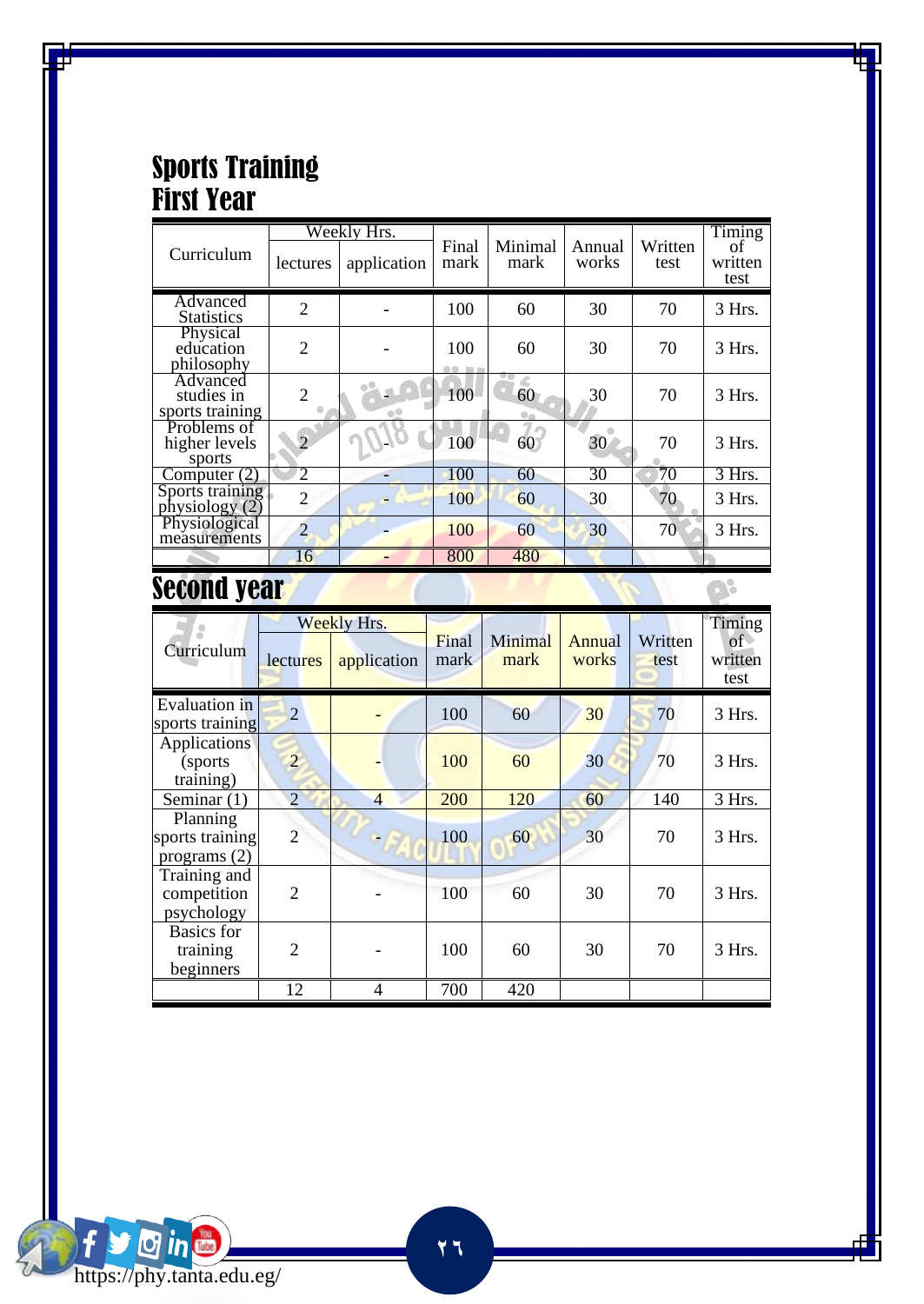#### Sports Administration First Year

|                                                 |                          | Weeklv Hrs. |               |                 |                 |                 | Timing                |
|-------------------------------------------------|--------------------------|-------------|---------------|-----------------|-----------------|-----------------|-----------------------|
| Curriculum                                      | <i>lectures</i>          | application | Final<br>mark | Minimal<br>mark | Annual<br>works | Written<br>test | of<br>written<br>test |
| Advanced<br><b>Statistics</b>                   | $\overline{c}$           |             | 100           | 60              | 30              | 70              | 3 Hrs.                |
| Physical<br>education<br>philosophy             | $\overline{c}$           |             | 100           | 60              | 30              | 70              | 3 Hrs.                |
| Advanced<br>studies in sports<br>administration | 2                        |             | 100           | 60              | 30              | 70              | $3$ Hrs.              |
| Sports media                                    | $\overline{\mathcal{L}}$ |             | 100           | 60              | 30              | 70              | 3 Hrs.                |
| Computer<br>basics                              | $\mathfrak{D}$           |             | 100           | 60              | 30              | 70              | $3$ Hrs.              |
| <b>Sports</b><br>marketing $(2)$                | $\overline{c}$           |             | 100           | 60              | 30              | 70              | 3 Hrs.                |
| Administrative<br>leadership                    | $\overline{2}$           |             | 100           | 60              | 30              | 70              | $3$ Hrs.              |
|                                                 | 16                       |             | 800           | 480             |                 |                 |                       |

# Second year

| Curriculum                                     | lectures       | Weekly Hrs.<br>application | Final<br>mark | Minimal<br>mark | Annual<br>works | Written<br>test | Timing<br>of<br>written<br>test |
|------------------------------------------------|----------------|----------------------------|---------------|-----------------|-----------------|-----------------|---------------------------------|
| Evaluation in<br>sports<br>administration      | $\overline{2}$ |                            | 100           | 60              | 30              | 70              | $3$ Hrs.                        |
| Applications<br>(sports)<br>administration)    | $\overline{2}$ |                            | 100           | 60              | 30              | 70              | $3$ Hrs.                        |
| Seminar                                        | $\overline{c}$ | $\overline{4}$             | 200           | 120             | 60              | 140             | 3 Hrs.                          |
| Sports planning                                | $\overline{c}$ |                            | 100           | 60              | 30              | 70              | 3 Hrs.                          |
| Communication<br>theory                        | $\mathfrak{D}$ |                            | 100           | 60              | 30              | 70              | $3$ Hrs.                        |
| <b>Sports</b><br>administrative<br>development | $\mathfrak{D}$ |                            | 100           | 60              | 30              | 70              | $3$ Hrs.                        |
|                                                | 12             | 4                          | 700           | 420             |                 |                 |                                 |

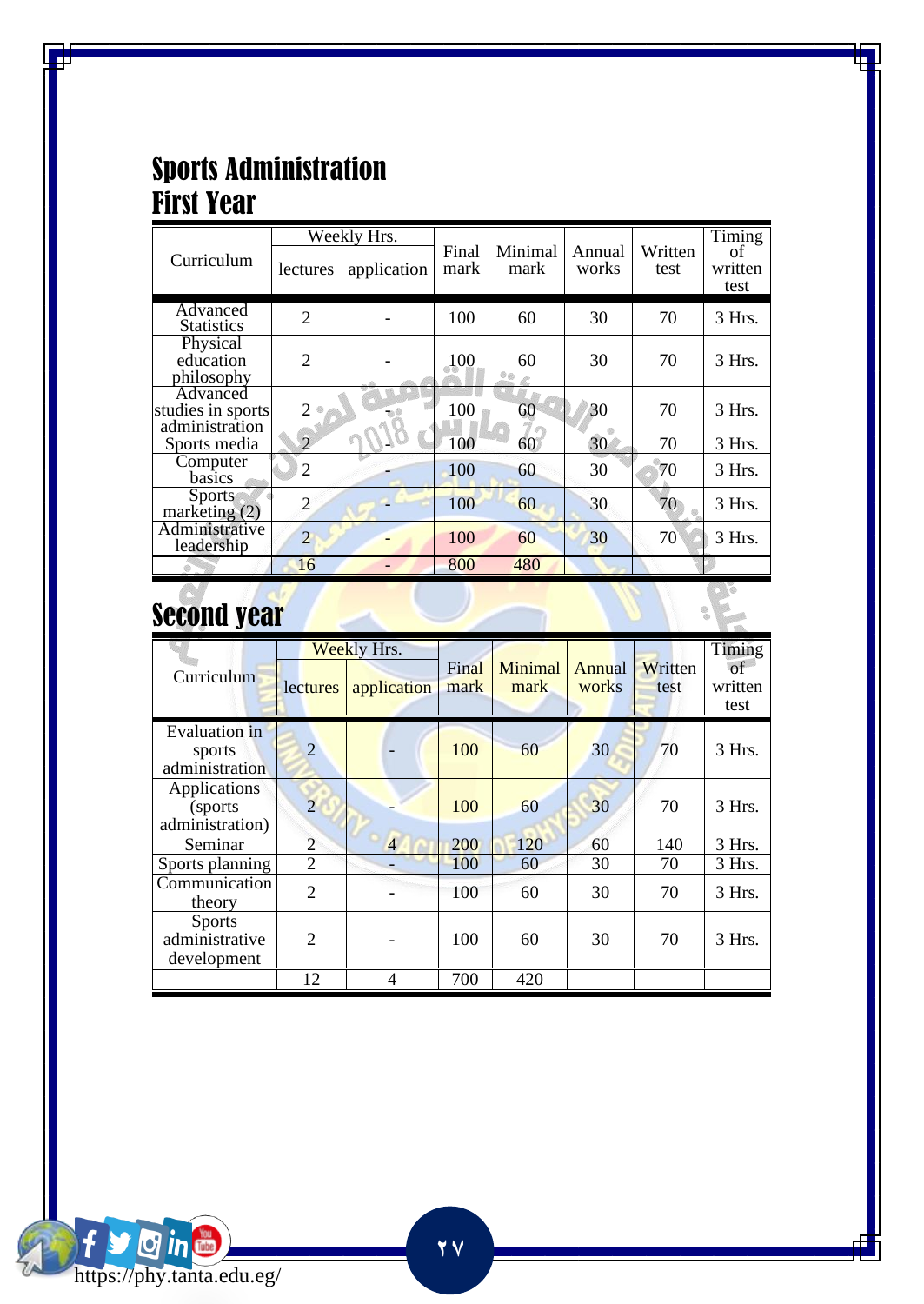#### Sports Health First Year

|                                             |                | Weekly Hrs. |               |                 |                 |                 | Timing                |
|---------------------------------------------|----------------|-------------|---------------|-----------------|-----------------|-----------------|-----------------------|
| Curriculum                                  | lectures       | application | Final<br>mark | Minimal<br>mark | Annual<br>works | Written<br>test | of<br>written<br>test |
| Advanced<br><b>Statistics</b>               | $\overline{2}$ |             | 100           | 60              | 30              | 70              | 3 Hrs.                |
| Physical<br>education<br>philosophy         | $\overline{2}$ |             | 100           | 60              | 30              | 70              | 3 Hrs.                |
| Advanced<br>studies in sports<br>physiology | $\overline{2}$ |             | 100           | $\circ$<br>60   | 30              | 70              | 3 Hrs.                |
| Advanced<br>studies in sports<br>health     | 2              |             | 100           | 60              | 30              | 70              | $3$ Hrs.              |
| Computer $(2)$                              | $\overline{2}$ |             | 100           | 60              | 30              | 70              | 3 Hrs.                |
| Sports nutrition<br>2                       | $\overline{2}$ |             | 100           | 60              | 30              | 70              | 3 Hrs.                |
| Anthropometric<br>measurements              | $\overline{2}$ |             | 100           | 60              | 30              | 70              | 3 Hrs.                |
|                                             | 16             |             | 800           | 480             |                 |                 |                       |

### Second year

| Curriculum                                | lectures       | Weekly Hrs.<br>application | Final<br>mark | Minimal<br>mark | Annual<br>works | Written<br>test | Timing<br>οf<br>written<br>test |
|-------------------------------------------|----------------|----------------------------|---------------|-----------------|-----------------|-----------------|---------------------------------|
| Evaluation in<br>sports<br>physiology     | $\overline{2}$ |                            | 100           | 60              | 30              | 70              | 3 Hrs.                          |
| Applications<br>(sports)<br>physiology)   | $\overline{2}$ |                            | 100           | 60              | 30              | 70              | 3 Hrs.                          |
| Seminar                                   | 2              | 4                          | 200           | 120             | 60              | 140             | 3 Hrs.                          |
| Internationally<br>Prohibited<br>drugs(2) | $\overline{2}$ |                            | 100           | 60              | 30              | 70              | $3$ Hrs.                        |
| <b>Sports</b><br>rehabilitation           | $\overline{2}$ |                            | 100           | 60              | 30              | 70              | 3 Hrs.                          |
| Physiological<br>measurements             | $\overline{c}$ |                            | 100           | 60              | 30              | 70              | 3 Hrs.                          |
|                                           | 12             | 4                          | 700           | 420             |                 |                 |                                 |

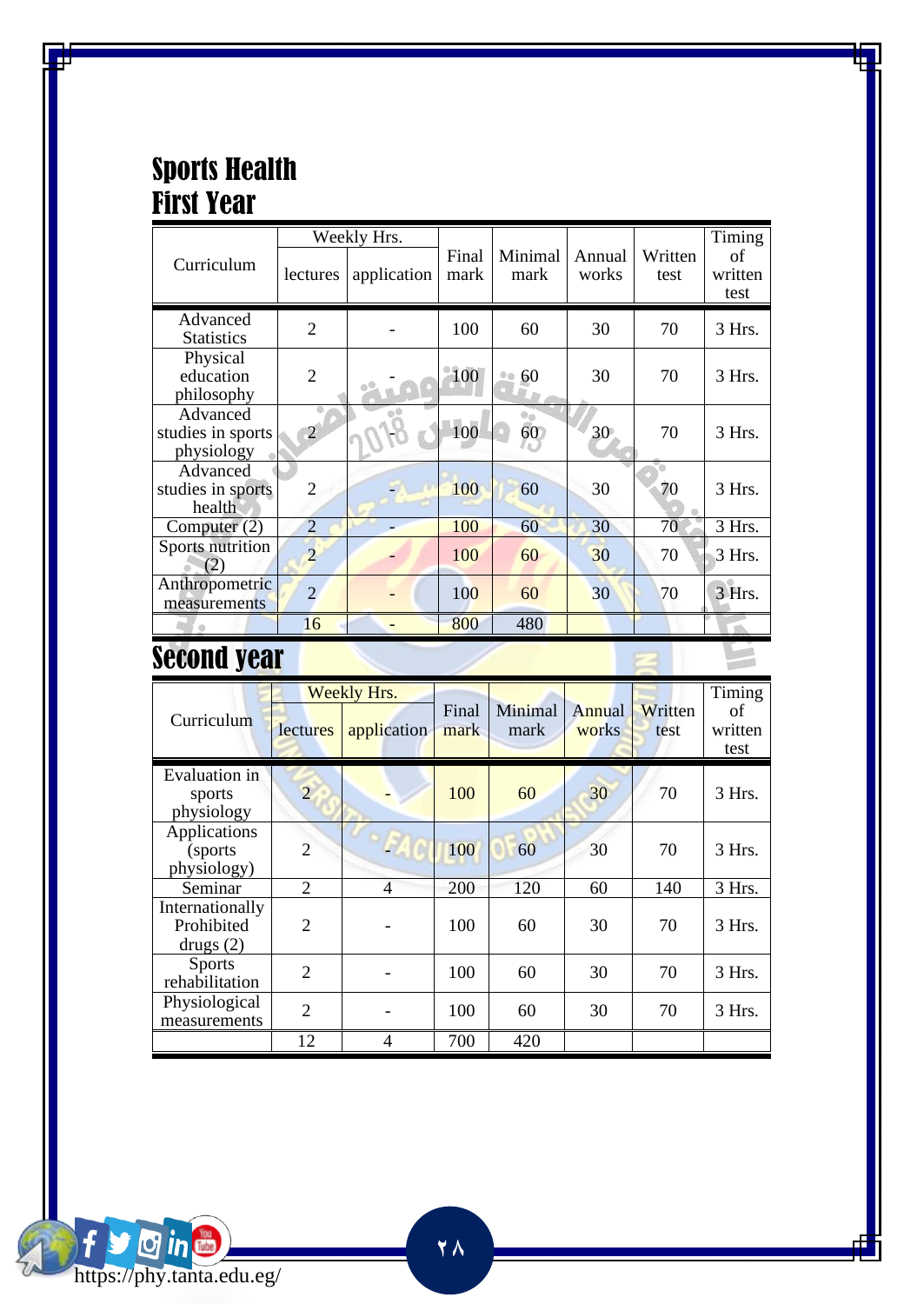#### Sports Psychology First Year

|                                                |                | Weekly Hrs. |               |                 |                 |                 | Timing                |
|------------------------------------------------|----------------|-------------|---------------|-----------------|-----------------|-----------------|-----------------------|
| Curriculum                                     | lectures       | application | Final<br>mark | Minimal<br>mark | Annual<br>works | Written<br>test | of<br>written<br>test |
| Advanced<br><b>Statistics</b>                  | $\overline{c}$ |             | 100           | 60              | 30              | 70              | 3 Hrs.                |
| Physical<br>education<br>philosophy            | $\overline{2}$ |             | 100           | •• 60           | 30              | 70              | 3 Hrs.                |
| Advanced<br>studies in<br>sports<br>psychology | $\overline{2}$ |             | 100           | 60              | 30              | 70              | $3$ Hrs.              |
| Higher order<br>mental<br>processes $(2)$      | 2              |             | 100           | 60              | 30              | 70              | 3 Hrs.                |
| Computer $(2)$                                 | $\overline{2}$ |             | 100           | 60              | 30              | 70              | 3 Hrs.                |
| psychometrics                                  | $\overline{2}$ |             | 100           | 60              | 30              | 70              | 3 Hrs.                |
| <b>Sports</b><br>character<br>psychology(2)    | $\overline{2}$ |             | 100           | 60              | 30              | 70              | 3 Hrs.                |
|                                                | 16             |             | 800           | 480             |                 |                 |                       |

### Second year

|                                              | Weekly Hrs.                 |             |               |                 |                 |                 | Timing                |
|----------------------------------------------|-----------------------------|-------------|---------------|-----------------|-----------------|-----------------|-----------------------|
| Curriculum                                   | lectures                    | application | Final<br>mark | Minimal<br>mark | Annual<br>works | Written<br>test | of<br>written<br>test |
| Evaluation in<br>sports<br>psychology        | $\overline{2}$              |             | 100           | 60              | 30              | 70              | 3 Hrs.                |
| Applications<br>(sports)<br>psychology)      | $\mathfrak{D}$              |             | 100           | 60              | 30              | 70              | 3 Hrs.                |
| Seminar                                      | $\mathfrak{D}$              | 4           | 200           | 120             | 60              | 140             | 3 Hrs.                |
| Training and<br>competition<br>psychology    | $\mathfrak{D}$              |             | 100           | 60              | 30              | 70              | 3 Hrs.                |
| <b>Sports</b><br>psychologist<br>as a career | $\mathfrak{D}$              |             | 100           | 60              | 30              | 70              | 3 Hrs.                |
| Psychological<br>problems of<br>athletes     | $\mathcal{D}_{\mathcal{A}}$ |             | 100           | 60              | 30              | 70              | 3 Hrs.                |
|                                              | 12                          | 4           | 700           | 420             |                 |                 |                       |

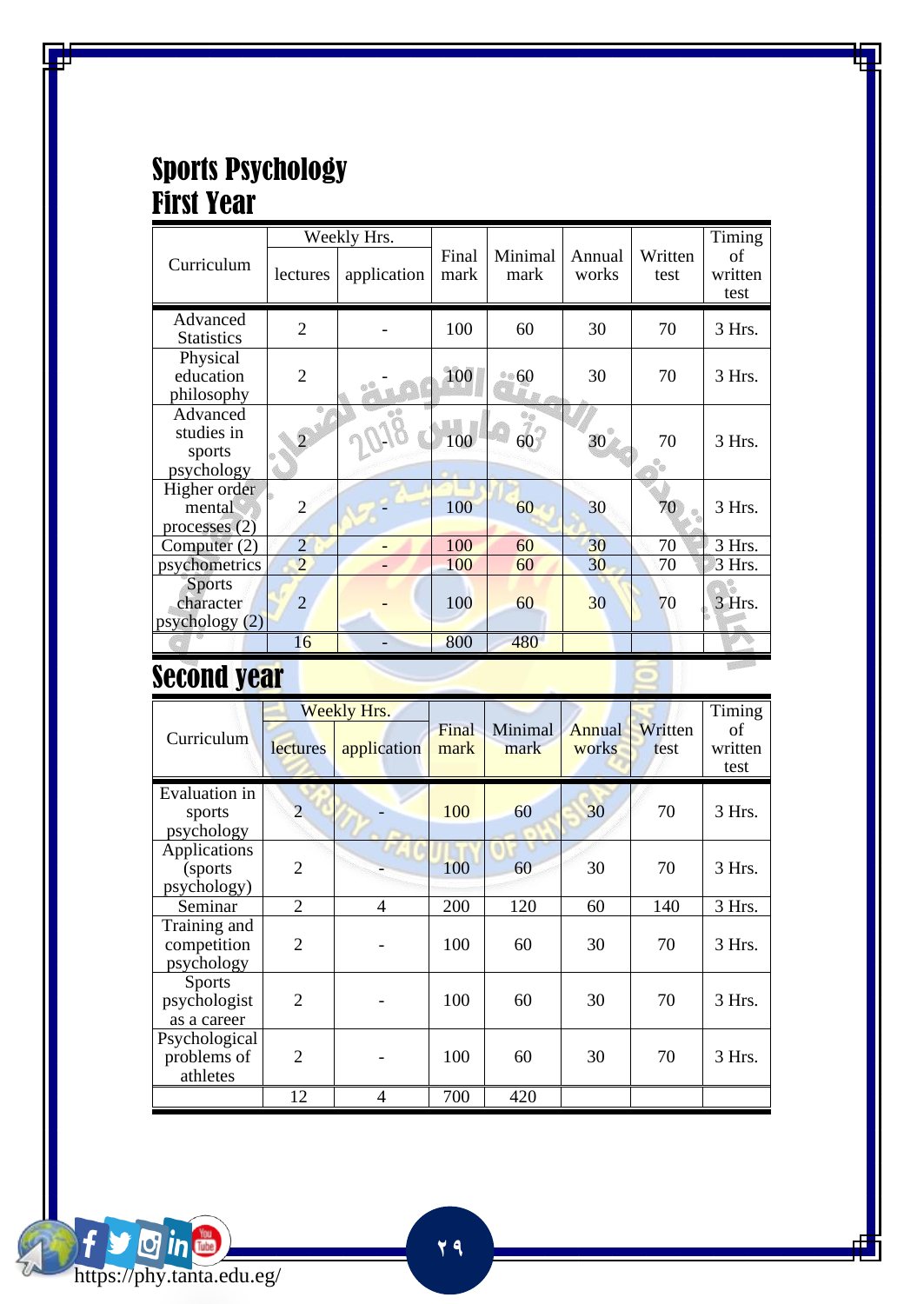#### Sports Recreation First Year

|                                                |                | Weekly Hrs. | Fina     |          | Annua |        | Timin            |
|------------------------------------------------|----------------|-------------|----------|----------|-------|--------|------------------|
| Curriculum                                     | lecture        | applicatio  | 1        | Minima   |       | Writte | g of             |
|                                                | S              | n           | mar<br>k | 1 mark   | works | n test | writte<br>n test |
| Advanced<br><b>Statistics</b>                  | $\overline{2}$ |             | 100      | 60       | 30    | 70     | 3 Hrs.           |
| Physical<br>education<br>philosophy            | $\mathfrak{D}$ |             | 100      | 60<br>8e | 30    | 70     | 3 Hrs.           |
| Advanced<br>studies in<br>sports<br>recreation |                |             | 100      | 60       | 30    | 70     | 3 Hrs.           |
| Recreationa<br>1 facilities                    |                |             | 100      | 60       | 30    | 70     | 3 Hrs.           |
| Computer<br>(2)                                | $\overline{c}$ |             | 100      | 60       | 30    | 70     | 3 Hrs.           |
| Leadership<br>in sports<br>recreation          | $\overline{c}$ |             | 100      | 60       | 30    | 70     | 3 Hrs.           |
| Economics<br>of sports<br>recreation           | $\overline{2}$ |             | 100      | 60       | 30    | 70     | 3 Hrs.           |
|                                                | 16             |             | 800      | 480      |       |        |                  |

### Second year

|                                                  | Weekly Hrs.    |                 | Fina          |                  | Annua |                  | Timin                    |
|--------------------------------------------------|----------------|-----------------|---------------|------------------|-------|------------------|--------------------------|
| Curriculum                                       | lecture<br>S   | applicatio<br>n | 1<br>mar<br>k | Minima<br>1 mark | works | Writte<br>n test | g of<br>writte<br>n test |
| Evaluation<br>in sports<br>recreation            | $\overline{2}$ |                 | 100           | 60               | 30    | 70               | 3 Hrs.                   |
| Application<br>s (sports<br>recreation)          | $\overline{2}$ |                 | 100           | 60               | 30    | 70               | 3 Hrs.                   |
| Seminar                                          | $\overline{2}$ | 4               | 200           | 120              | 60    | 140              | 3 Hrs.                   |
| <b>Sports</b><br>recreation<br>psychology<br>(2) | $\overline{2}$ |                 | 100           | 60               | 30    | 70               | 3 Hrs.                   |
| <b>Sports</b><br>recreation<br>as a career       | 2              |                 | 100           | 60               | 30    | 70               | 3 Hrs.                   |
| Planning<br><b>Sports</b><br>recreation          | $\mathfrak{D}$ |                 | 100           | 60               | 30    | 70               | 3 Hrs.                   |
|                                                  | 12             | 4               | 700           | 420              |       |                  |                          |

 $\overline{r}$ .

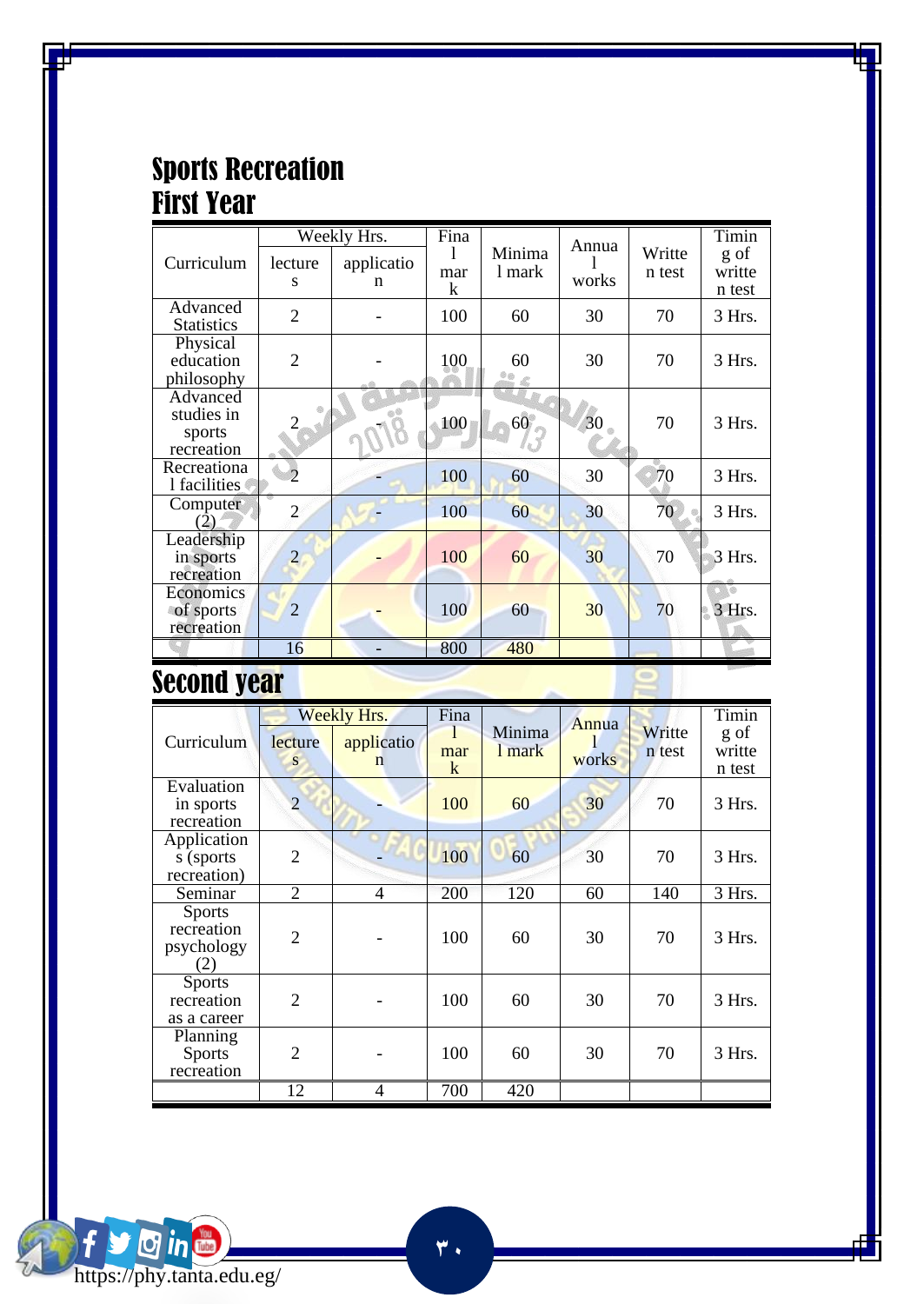### Sports Biomechanics First Year

|                                              | Weekly Hrs.    |             |               |                 |                 |                 | Timing                |
|----------------------------------------------|----------------|-------------|---------------|-----------------|-----------------|-----------------|-----------------------|
| Curriculum                                   | lectures       | application | Final<br>mark | Minimal<br>mark | Annual<br>works | Written<br>test | of<br>written<br>test |
| Advanced<br><b>Statistics</b>                | $\overline{2}$ |             | 100           | 60              | 30              | 70              | 3 Hrs.                |
| Physical<br>education<br>philosophy          | $\overline{2}$ |             | 100           | 60              | 30              | 70              | $3$ Hrs.              |
| Principles of<br>sports<br>movements         | $\overline{2}$ |             | 100           | 0a<br>60        | 30              | 70              | 3 Hrs.                |
| Kinematical<br>analysis                      | $\overline{2}$ |             | 100           | 60              | 30              | 70              | $3$ Hrs.              |
| Computer $(2)$                               | $\overline{2}$ |             | 100           | 60              | 30              | 70              | 3 Hrs.                |
| Biomechanical<br>analysis of<br>motor skills | $\overline{2}$ |             | 100           | 60              | 30              | 70              | 3 Hrs.                |
| <b>Biomechanics</b><br>(2)                   | $\overline{2}$ |             | 100           | 60              | 30              | 70              | 3 Hrs.                |
|                                              | 16             |             | 800           | 480             |                 |                 |                       |

**Design** 

### Second year

|                                | Weekly Hrs.                                                                                                                                                                                                                          |                |               |                 |                 |                 | Timing                |
|--------------------------------|--------------------------------------------------------------------------------------------------------------------------------------------------------------------------------------------------------------------------------------|----------------|---------------|-----------------|-----------------|-----------------|-----------------------|
| Curriculum                     | lectures<br>$\overline{2}$<br>$\overline{2}$<br>$\overline{2}$<br>Seminar<br>Computer in<br>$\overline{2}$<br>data<br>Advanced<br>readings in<br>$\overline{2}$<br>movement<br>sciences<br>Advanced<br>$\overline{2}$<br>readings in | application    | Final<br>mark | Minimal<br>mark | Annual<br>works | Written<br>test | of<br>written<br>test |
| Evaluation in<br>biomechanics  |                                                                                                                                                                                                                                      |                | 100           | 60              | 30              | 70              | 3 Hrs.                |
| Applications<br>(biomechanics) |                                                                                                                                                                                                                                      |                | 100           | 60              | 30              | 70              | 3 Hrs.                |
|                                |                                                                                                                                                                                                                                      | $\overline{4}$ | 200           | 120             | 60              | 140             | 3 Hrs.                |
| handling motor                 |                                                                                                                                                                                                                                      |                | 100           | 60              | 30              | 70              | 3 Hrs.                |
|                                |                                                                                                                                                                                                                                      |                | 100           | 60              | 30              | 70              | 3 Hrs.                |
| biomechanics                   |                                                                                                                                                                                                                                      |                | 100           | 60              | 30              | 70              | 3 Hrs.                |
|                                | 12                                                                                                                                                                                                                                   | 4              | 700           | 420             |                 |                 |                       |

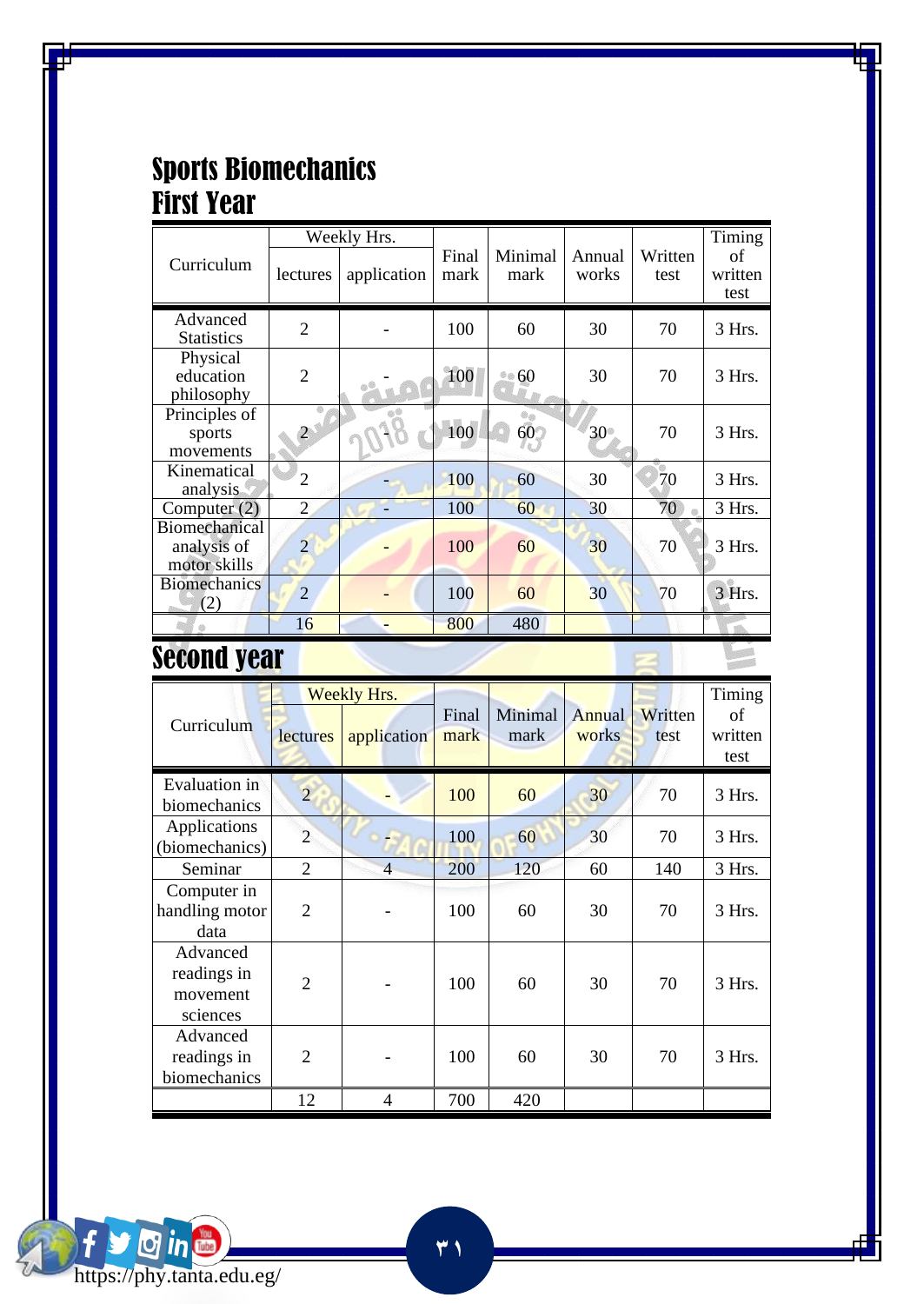## General Provisions: Article 35:

 Student's registration for gaining the Master or PhD degrees can canceled if he\she fails to gain the degree during five years after registration unless the faculty council gives an extension for one year upon a reasonable recommendation from the supervisor after her approval of the concerned department council. Foreign Students: 1018 July 13

https://phy.tanta.edu.eg/

 Papers of foreign students can be received directly through the faculty including the following:

- 1- The general secondary certificate (signed and stamped).
- 2- The university qualification certificate (signed and stamped).
	- 3- The embassy letter to identify the financing body and the embassy approval of study.
	- 4- A photocopy of the passport.
	- 5- (3) Questionnaires and (3) Status forms.
	- 6- To have a residence inside Egypt.
	- 7- Papers are to be introduced to the general directorate of foreign students by the university administration.
	- 8- The student is not registered until he  $\setminus$  she receives the university final approval and pays of all fees in pond sterling.
	- 9- The student should be committed to the internal regulations of attending at least 75% of study days and stays in Egypt for at least half of the study period.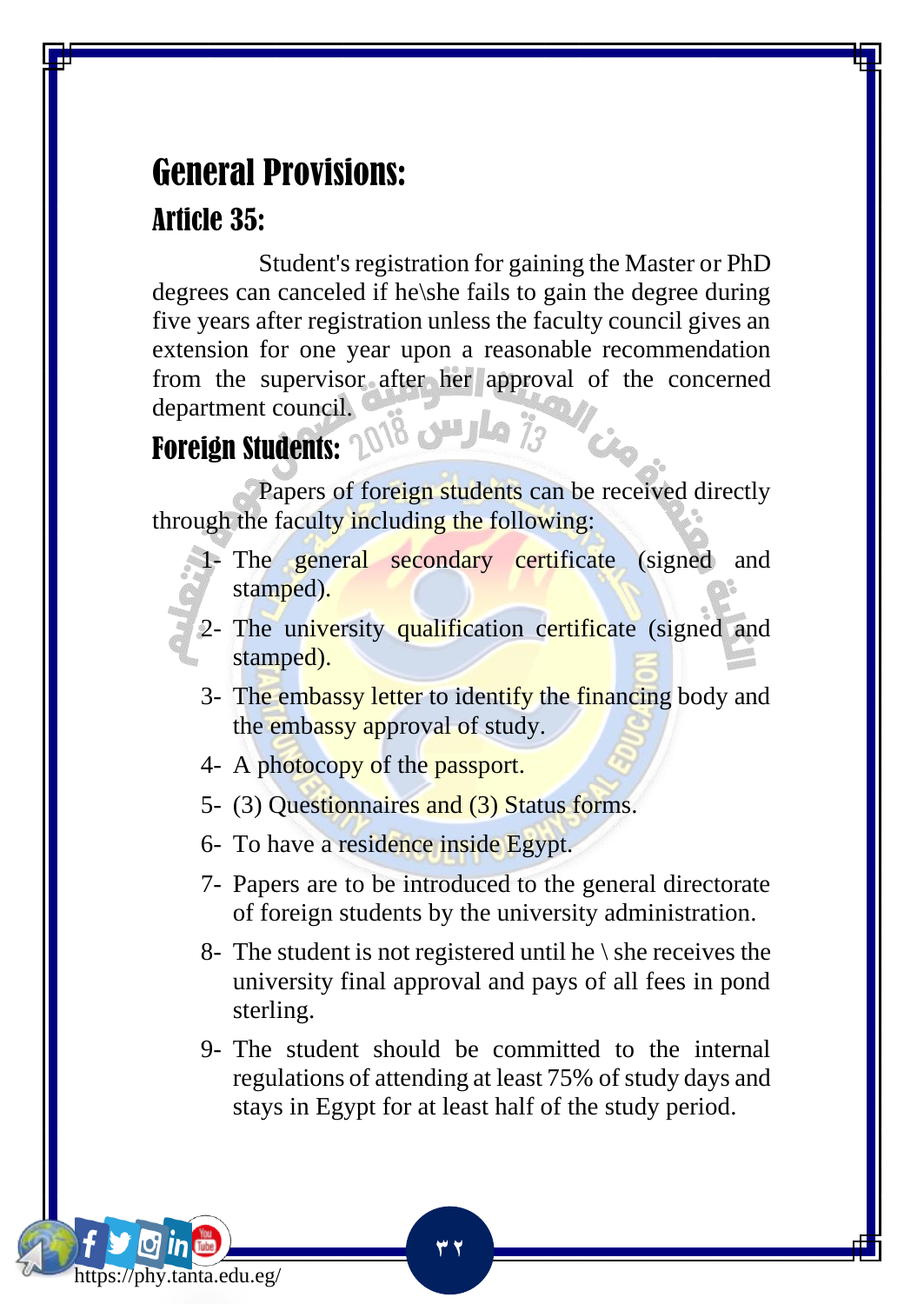### Fees for foreign students:

### 1- Fees in Egyptian pond:

- 260 L.E. for Diplomas and Master.
- 360 L.E. for PhD.

### 2- Fees in Pond Sterling:

For Diplomas and Mater:

- (1200) Pond Sterling for Arts Students.
- (1750) Pond Sterling for science students.

For PhD.

• (2000) Pond Sterling for Arts Students.

(2500) Pond Sterling for science students

### Instructions:

https://phy.tanta.edu.eg/

- All information, including mailing address, should be written in good and clear handwriting.
- Papers are to be put in an envelope with the name, address and qualifications of the student and the type of study and specialization.
- Papers are handed personally.
- No fees are to be returned after administering papers.
- No student is to be transferred after administering papers.
- The student is not considered as admitted until the final approval of the university.
- Part-time students who are registered in the second year are to pay of all fees.

**33**

### Procedures of test postponement: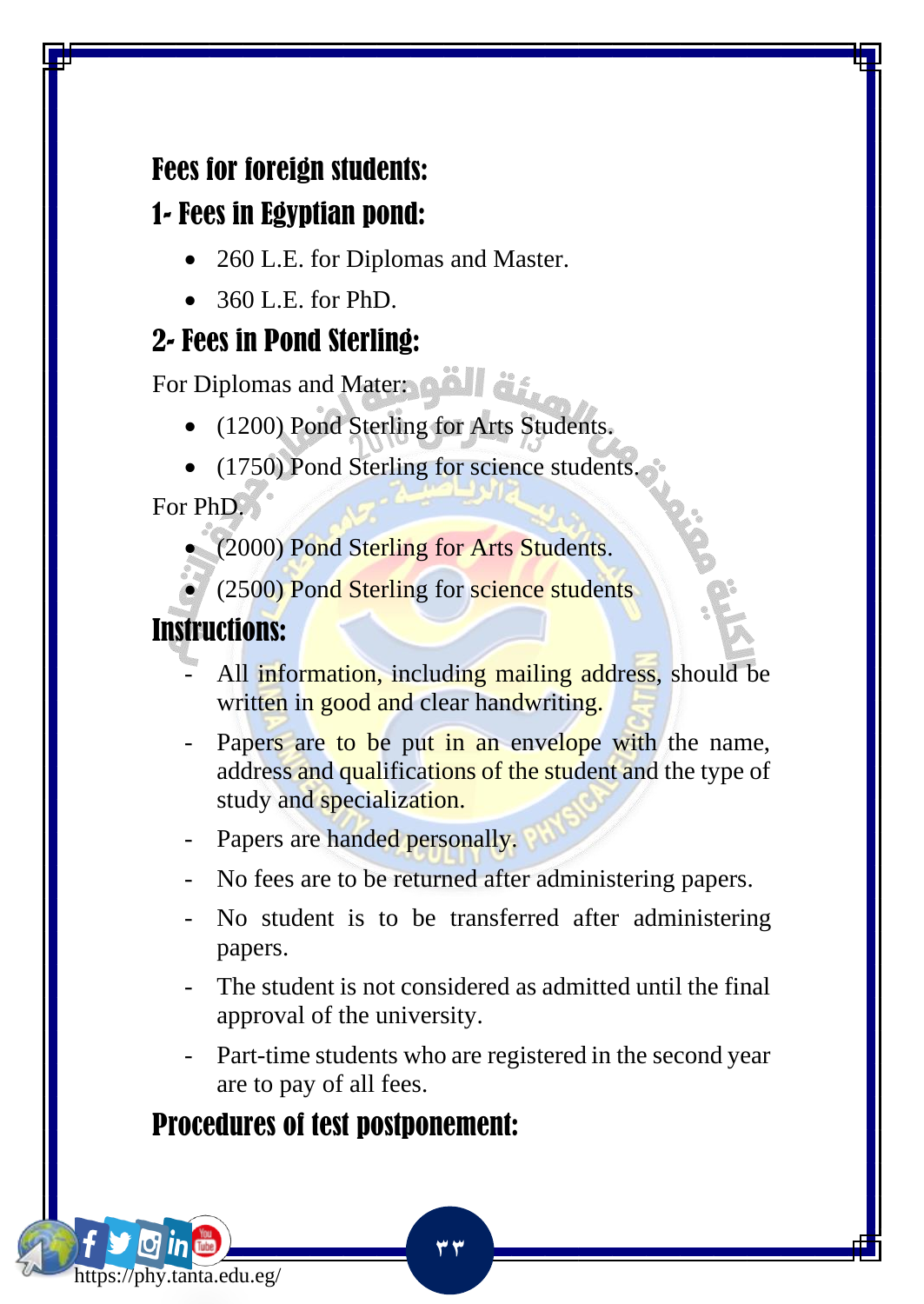- Test postponement is to be delivered one week before tests and during tests and only medical and forced excuses are approved.
- The student delivers his her postponement report to the name of Prof. Dr. dean of the faculty with the medical report of his\her case or the Military call letter. Medical excuses are approved first from the medical supervision then the faculty council for final approval.

#### Note:

 Medical excuses for subjects at which the student is excluded are not approved.

 $\mathcal{R}$  and  $\mathcal{R}$ 

#### General Provisions:

- According to the amendments done on articles (24, 28, 34) and the application of the ministerial decision no. 2335 issued in  $23\frac{11}{2004}$  students failing in any of the required courses are given one chance to repeat the failed course and test the next year.
- Student's registration for gaining the Master or PhD degrees can canceled if he\she fails to gain the degree during five years after registration unless the faculty council gives an extension for another period upon a reasonable recommendation from the supervisor.

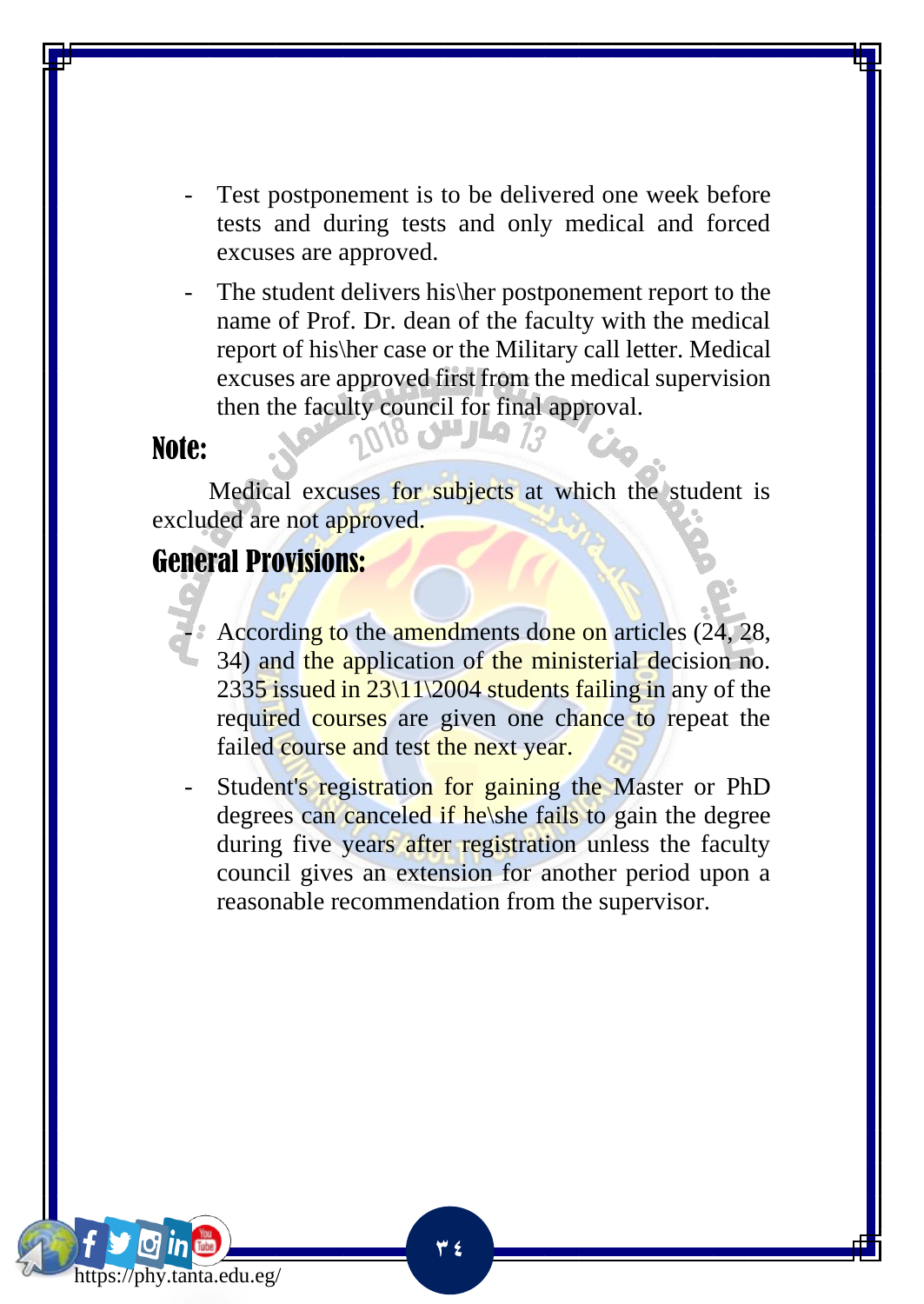### General provisions for typing and printing Master and PhD theses in Tanta University

#### Aims:

https://phy.tanta.edu.eg/

- 1- To guarantee the easiness of reading and reviewing.
- 2- To guarantee following the scientific rules in organizing graphs, forms, references, introductions, and results.
- 3- The ability to photocopy and electronically save theses without affecting its contents or reproducing its shape.
- 4- Guaranteeing the quality of printing and coverage.
- 5- Decreasing the storage spaces and the costs of printing and coverage.
- 6- Establishing an ID for each thesis so as to facilitate its exchange with other universities.

General provisions for typing and printing:

1- Theses are printed on normal size book pages (20cm L X 14 cm W for writing). The white margin should be towards the book tail (3.5 cm before coverage to the right if Arabic or to the left of English) on white sheets (80gm) with laser print for hardcopy and on CD for softcopy.

2- Texts are printed with font size (12) and marginal headings with (13 B) and main headings for chapters with (15B).

3- Fonts used are: Times New Roman for English and Arabic Transparent for Arabic. Printing should be on both faces of the page.

**35**

4- Chapter title should be written on a separate paper.

5- The Thesis should be arranged as follows: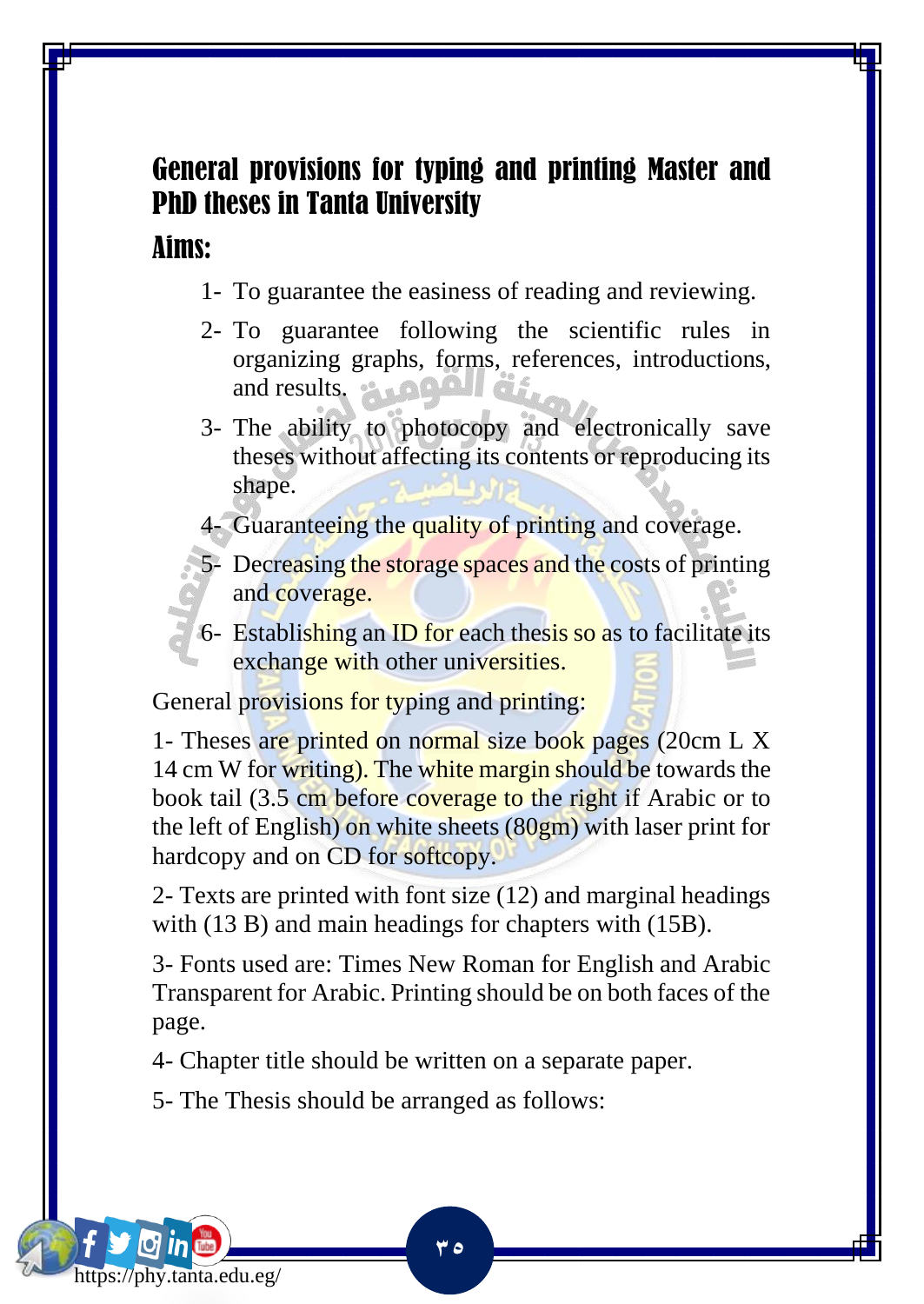- Introduction.
- Research problem and related literature.
- Chapters.
- References.
- Appendixes

6- Theses should be put in a hard cover (Black for master's and Brown for PhDs). On the cover, with golden print the following should be written:  $\Box$ 

• University, faculty and department on top right-hand corner (font size 14).

Title of thesis in the middle (font size 24).

The degree to be gained with that thesis.

- Name of researcher and supervisors.
- Academic year.

https://phy.tanta.edu.eg/

• On the tail, you should write the faculty, title, researcher's name as academic year.

7- The final form of the thesis should be as follows:

- First page includes University, faculty, department, title, researcher's name, degree, supervisor (s) and academic year.
- Second page includes the abstract.
- Third page includes thanks and dedications.

- Fourth page includes contents.
- Index of shapes (numbered with letters)
- Index of tables (numbered with letters)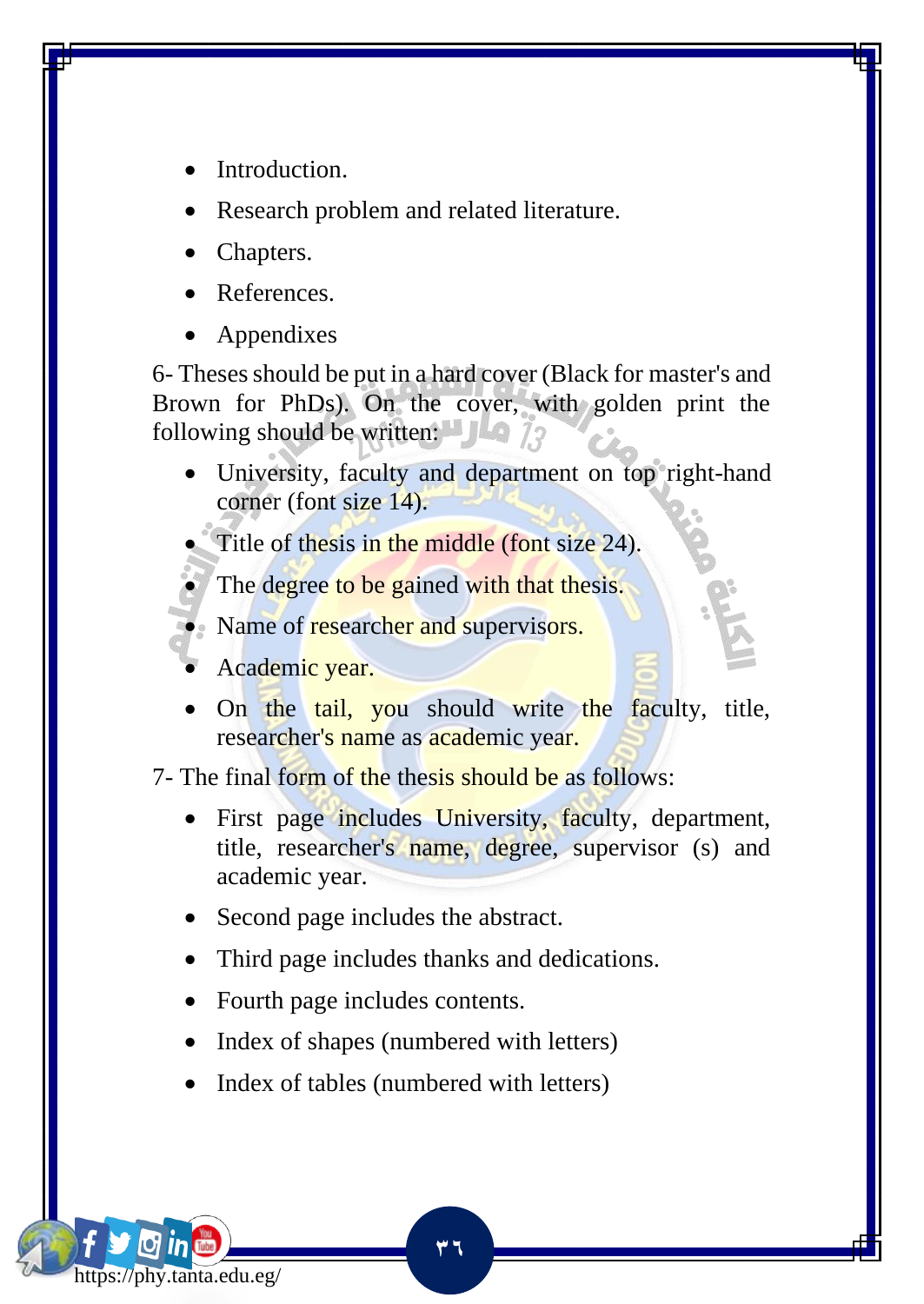8- Each thesis is divided into chapters according to the used approach. The first chapter is for the nature of problem, aims, literature and methodology. The last chapter is for findings and recommendations. Numbering begins from the first chapter.

9- Each shape is numbered at the bottom of the page (1cm) with the number of chapter (example shape 2-6 means shape number 6 of the second chapter). Tables are named and numbered on top (1cm) with the same method as shapes.

10- Pages are numbered at the center top.

11- The max for marginal headings numbering is only three level (ie; 1 then  $1/1$  then  $1/1/1$ ). Any other marginal headings are numbered with letters. No brackets are used for numbering the first level.

12- In case of **graphs**, maps and pictures that take bigger spaces, they will be put on appendixes suitable for the thesis size.

#### Post graduate studies library:

The library plays a vital role in developing the educational and research processes inside the faculty through the internal borrowing system for post graduate students and staff members.

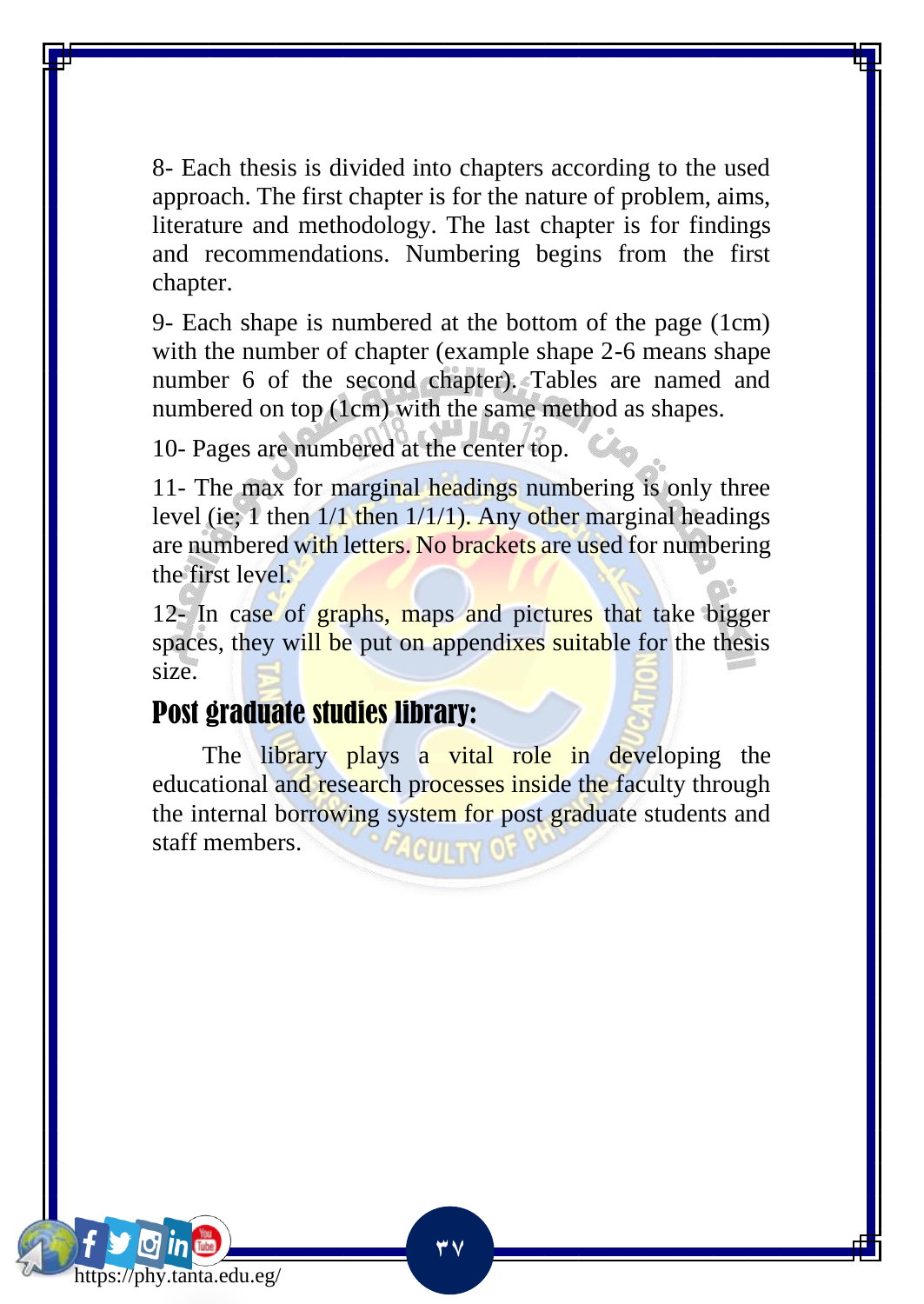### The library provides the following services: Internal Borrowing:

 For books and references to be read inside the library hall.

#### External Borrowing:

 For staff members and post graduate studies after paying of fees  $\frac{1}{2}$ وارس  $\frac{3}{2}$ 

#### Photocopying:

 For books and references that are not allowed for external borrowing.

### E-library and computer printouts:

According to the library system.

**TTY - FACULTY O** 

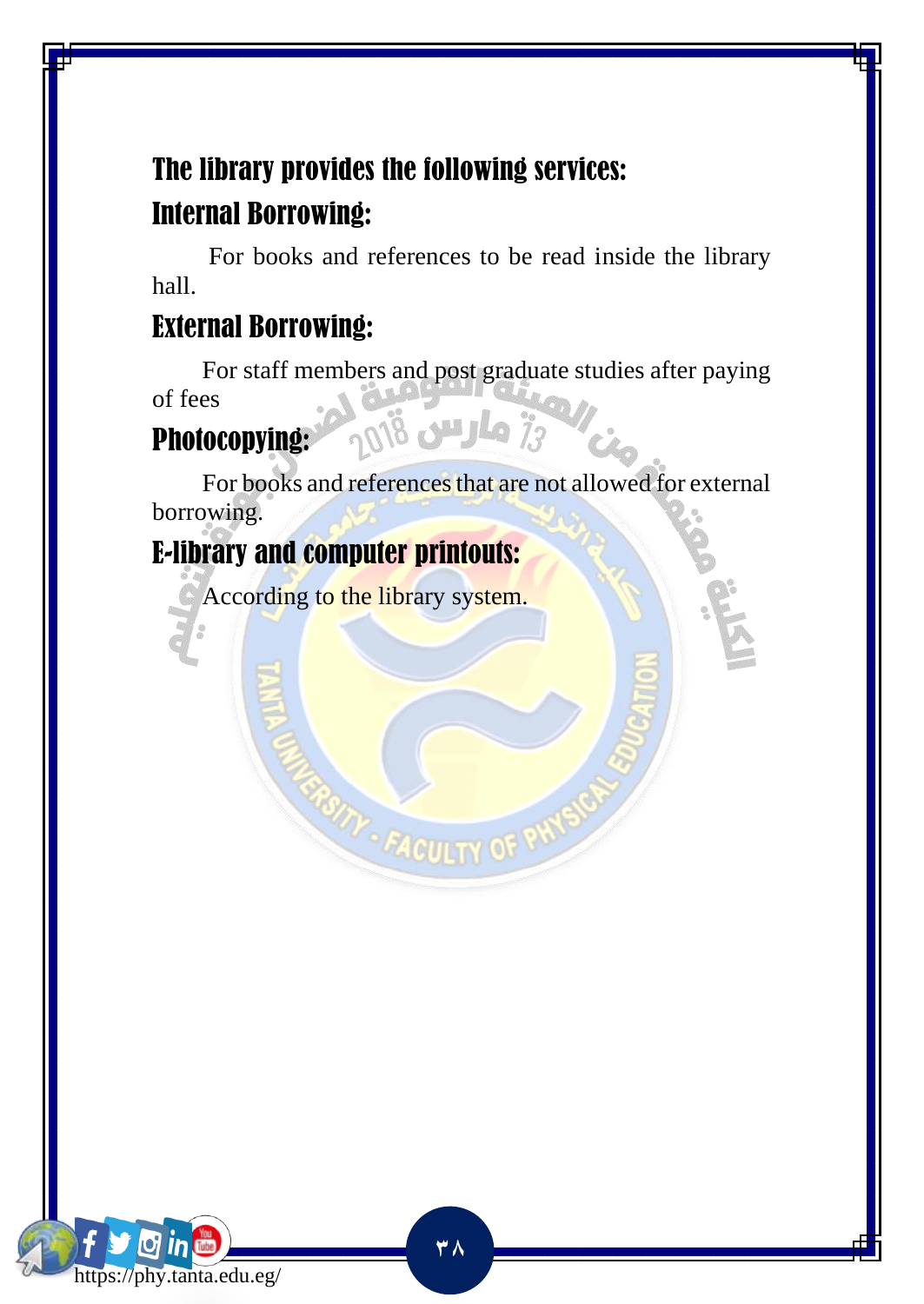### Regulation for Publication in the Scientific Journal of Physical Education Sciences

#### First: Publication Fields

- Articles, research, studies, and projects of staff members in all fields of physical education, sports, social services, and environmental development.
- Physical education and sports research in all fields related to education, training, administration, recreation, health, and social, psychological, and educational sciences.

#### Second: Issuing

https://phy.tanta.edu.eg/

- The journal is issued periodically every three months or upon completion of approved research.
- Research and studies are published in order of receiving and according to the rules and regulations of the journal.

### Third: Publication regulations

- The researcher provides three copies (written with a word processor) and a CD to make ease of making any necessary changes after approval and reprinting the research according to the unified system of writing the journal.
- Material is to be delivered personally to the editorial secretary or via regular mail to vice dean for research and post graduate studies on the following address: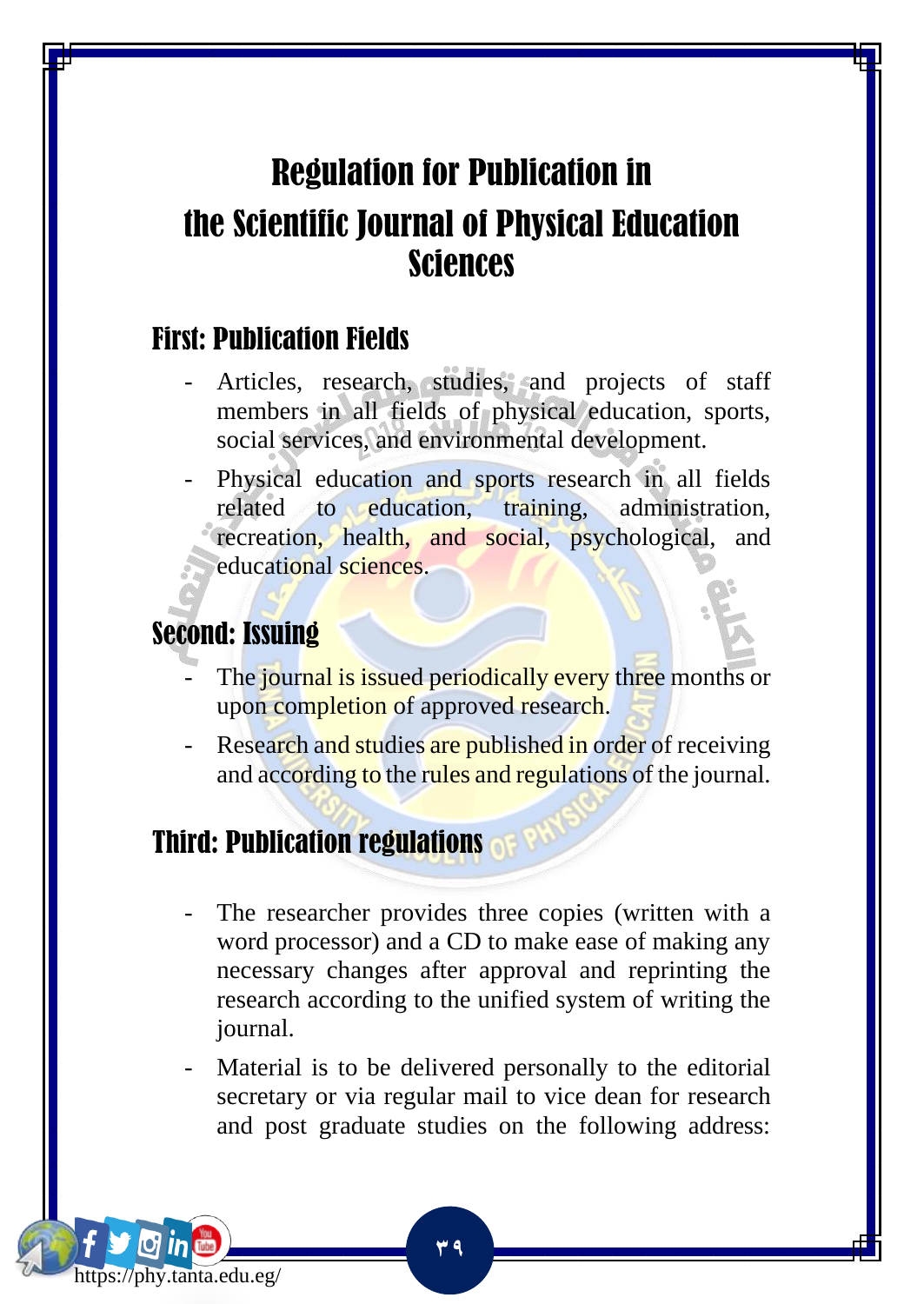Faculty of Physical Education – Tanta University – Seberbay – Tanta.

- Payment of 150 L.E. (not returned).
- The research is the responsibility of the researcher concerning being not published before or admitted to any other magazine.
- The first page includes the research title, researcher (s) name and job
- Pages are left without numbering.
- Pages are not to exceed 15 pages without appendixes
- The publisher pays 200 L.E. as a contribution for publishing inside Egypt and 200 \$ for research from outside Egypt.

If pages exceed 15 pages, each single page will be charged with 10 L.E.

- Approved writing language is Arabic with a summary and abstract in English according to the specific model.
- Only one copy of the journal is sent to the researcher when published for each research with full fees payment.
- Only professors are allowed to deliver their research works without paying revision fees while all other provisions are applied.

#### Fourth: General Provisions:

https://phy.tanta.edu.eg/

- The publisher receives an acceptance letter for the research until the journal is issued.
- The magazine only publishes research works approved by the magazine's committee.